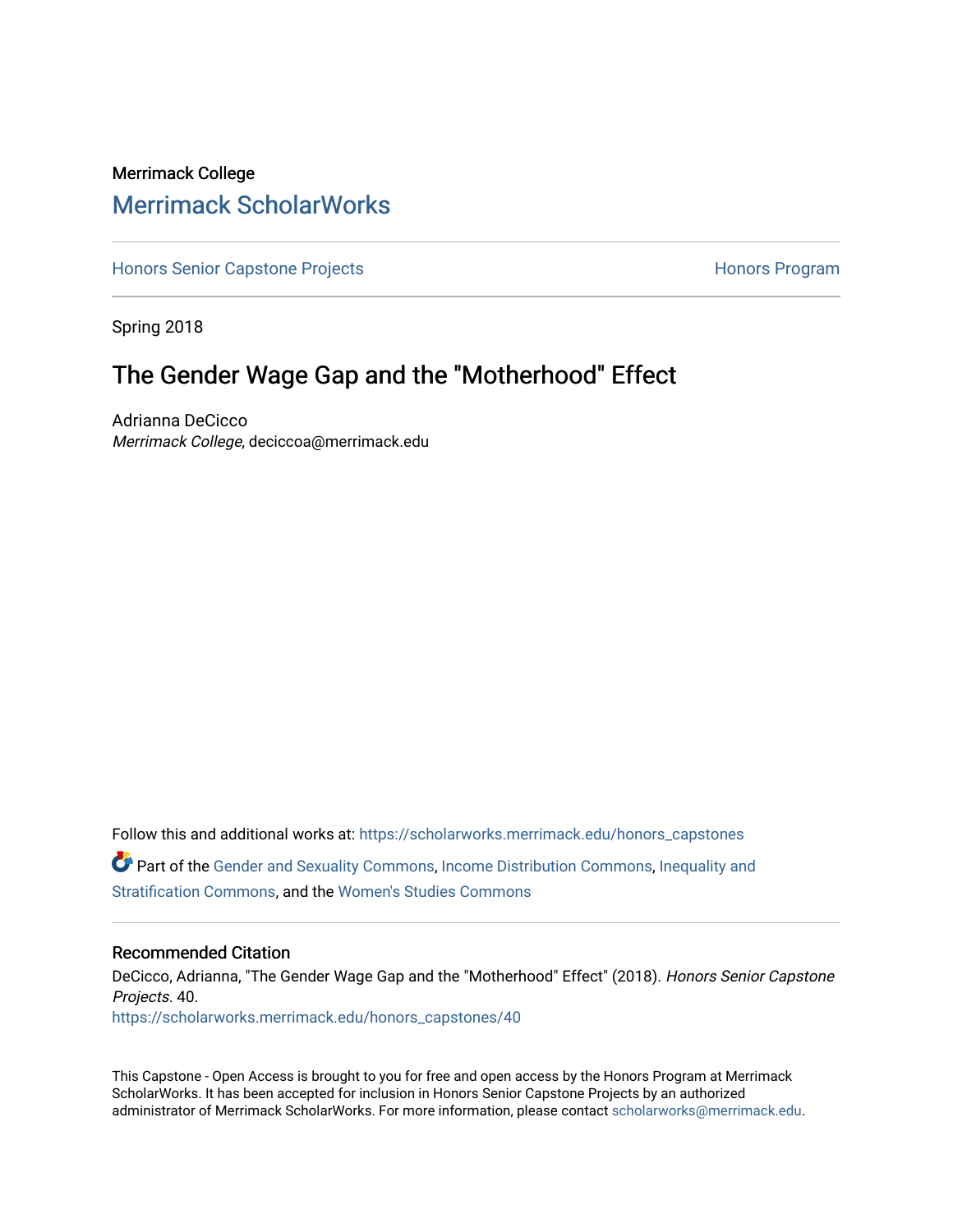

# THE GENDER WAGE GAP AND THE "MOTHERHOOD" EFFECT

Adrianna DeCicco



SPRING 2018 WGS4990-SENIOR SEMINAR DEBRA MICHALS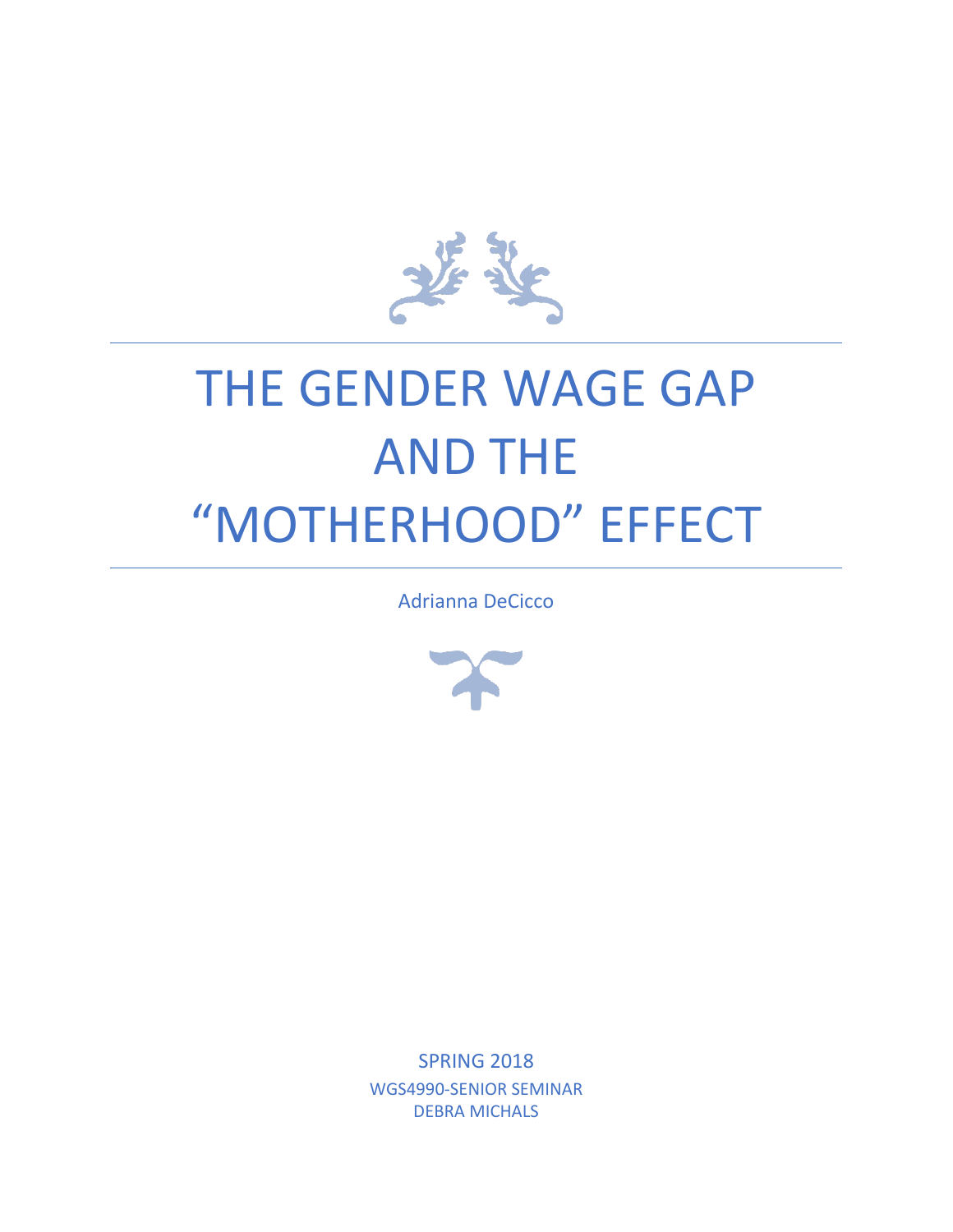# **Table of Contents**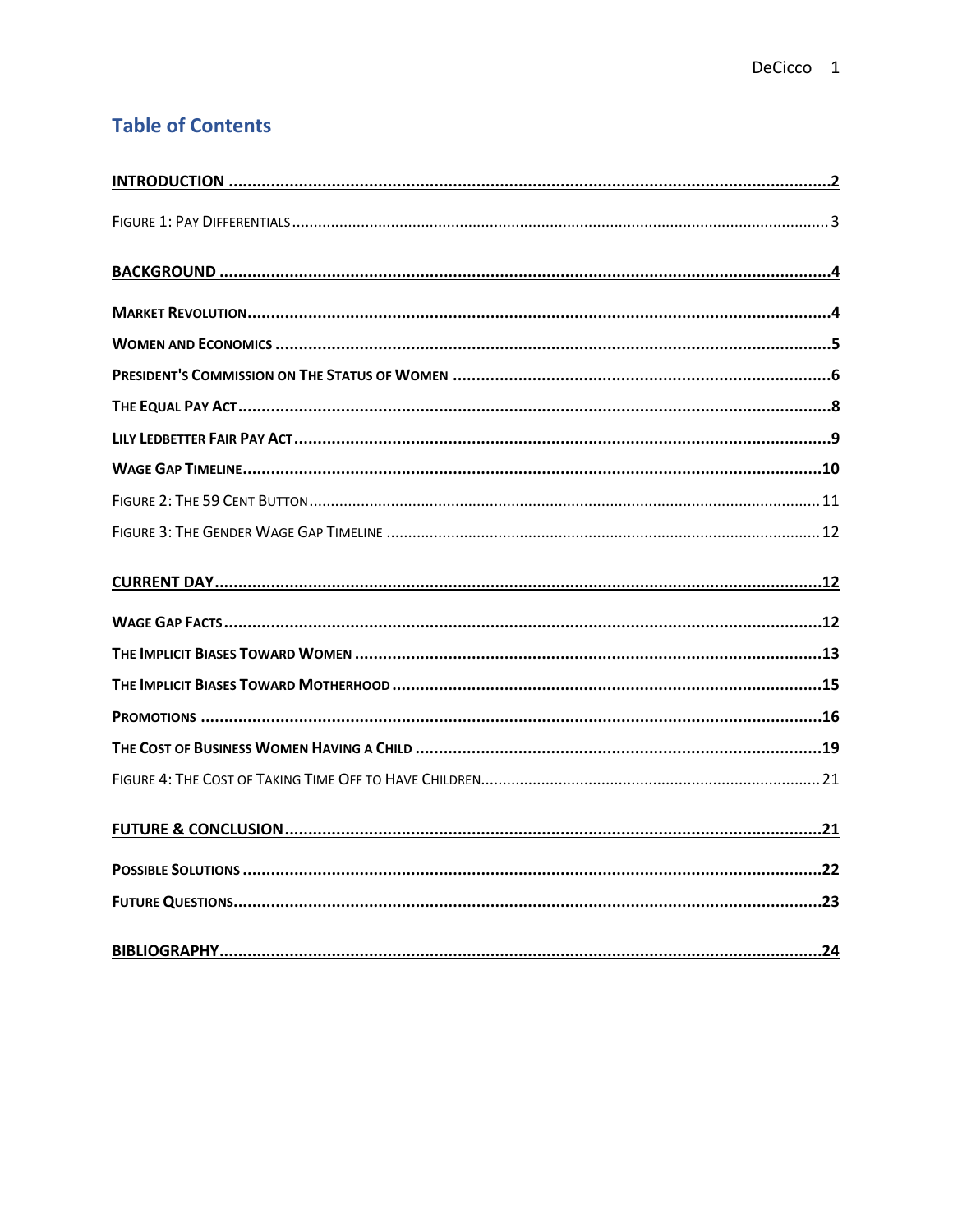#### <span id="page-3-0"></span>Introduction

Let's compare two dogs of the same height and weight and decide which dog should receive more food. One dog is brown with touches of white on her ears, enjoys walking with her owner, does not bark at visitors, and recently delivered three puppies. Another dog has white fur, has learned to sit and roll over on command, guards the house day and night by barking, and has recently been neutered. The logic is that the second dog needs more food because he has made better choices. He knows how to sit and roll over (more education), can guard the house (higher paid occupation than walking with the owner), and is more focused on his owner (no pesky puppies to feed). The same mistaken logic of blaming women for the choices they have made, especially having children, is used to explain why women make less money than men. (Hughes, 2015).

This paper discusses the gender pay gap and how motherhood is a major factor toward the inequalities in the workplace. For this paper, the wage gap is defined as the difference between men and women's yearly income consisting of hourly or salary wages, overtime, benefits and bonuses. It should be noted that men earn more in every category of work, even the categories that are female-dominated professions. The percentages used depicts what white women make in comparison to men, but the percentages for women of color are listed in Figure 1 for comparisons. Women of color earn a great deal less because they face the double bind of race and gender. While the wage differentials are included, it is outside the scope of this paper. This paper discusses the gender wage gap broadly but recognizes that race and ethnicity magnify this problem. It should also be noted that this paper and these issues primarily depict mid-level employees and above.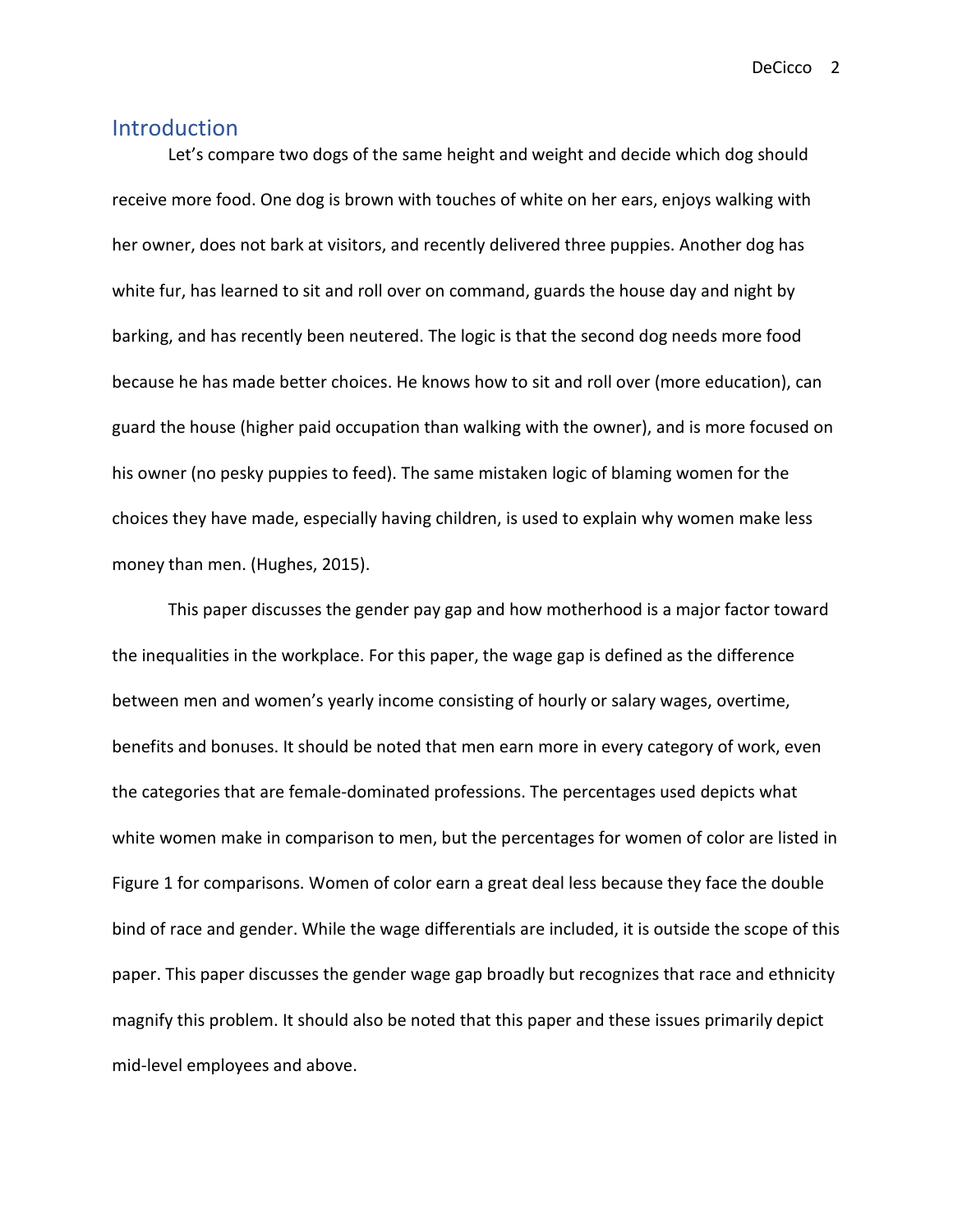| Race/Ethnicity           | <b>Percentage of Men's Earnings</b> |
|--------------------------|-------------------------------------|
| American Indian / Alaska | 57%                                 |
| <b>Native</b>            |                                     |
| Asian                    | 88%                                 |
| Black / African American | 63%                                 |
| Hispanic / Latina        | 54%                                 |
| Native Hawaiian / Other  | 59%                                 |
| Pacific Islander         |                                     |
| White (Non-Hispanic)     | 80%                                 |
|                          |                                     |

#### <span id="page-4-0"></span>Figure 1: Pay Differentials

(AAUW)

Because of gender norms, women are the primary caregivers of children and therefore need to always take into consideration their family and their responsibilities. Because of this, women's work has always been prescribed as secondary to their role as a mother and therefore their paid work is devalued in comparisons to men's work. Women have consistently been paid less money for completing the same amount of work as men in the same or similar positions. "In 2016, women working full time in the United States typically were paid just 80 percent of what men were paid, a gap of 20 percent," ("The Simple" n.d.).

Women are also very underrepresented in senior level positions because of the motherhood effect. **Ideas about women and motherhood are major contributors to women's inequality in the workplace. The gender pay gap is connected to women's primary role as mothers and the implicit biases that go along with parenting**. This is the motherhood effect. "They are only 25 percent of executive- and senior-level officials and managers, hold only 20 percent of board seats, and are only 6 percent of CEOs," (Warner, 2017). This is often due to the implicit biases toward being a mother in relation to the long hours associated with promotions that lead to senior level positions. This underrepresentation of women in senior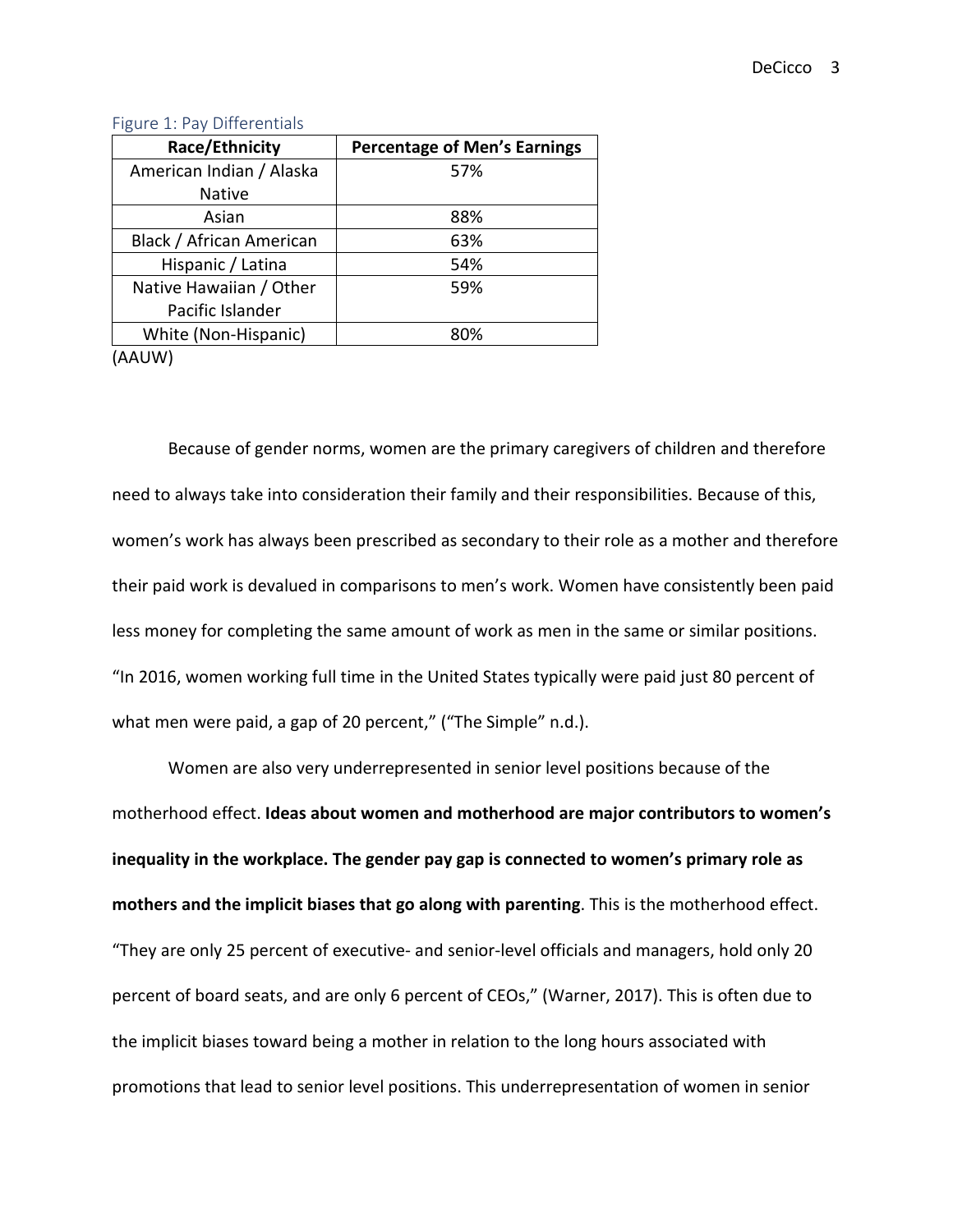positions strongly impacts the gender wage gap because of the related compensation differences.

Since the mid 20<sup>th</sup> century, women have fought for equal pay and some legislation has been created including the President's Commission on the Status of Women in 1961, The Equal Pay Act of 1963, and the Lily Ledbetter Fair Pay Act in 2009. Felice Schwartz also wrote a piece in the Harvard Business Review in 1989 proposing two tracks for working women—one for those who want to have children and another for those who choose not to have children. Despite these efforts, women are continuing to be penalized in the workplace due to the ideas and biases toward motherhood.

## <span id="page-5-0"></span>**Background**

#### <span id="page-5-1"></span>Market Revolution

The nineteenth century market revolution and industrialization can be credited as the beginning of the gender wage gap. "In pre-industrial society, men's work as well as women's work was considered fundamentally domestic. Both sexes worked within and for the household, not for trade on the open market," (Dubois, pg. 163). Beginning in the nineteenth century, people started to need cash more and more to buy products and supplies needed in daily life, and this was to be done by men. Men started to work outside the home to earn money and women became solely responsible for all of the domestic work. "Because work was increasingly regarded as what happened outside the home, done by men and compensated for by money, what women did in the home was becoming invisible labor. From this perspective, the lavish attention the proponents of true womanhood paid to the moral significance of

DeCicco 4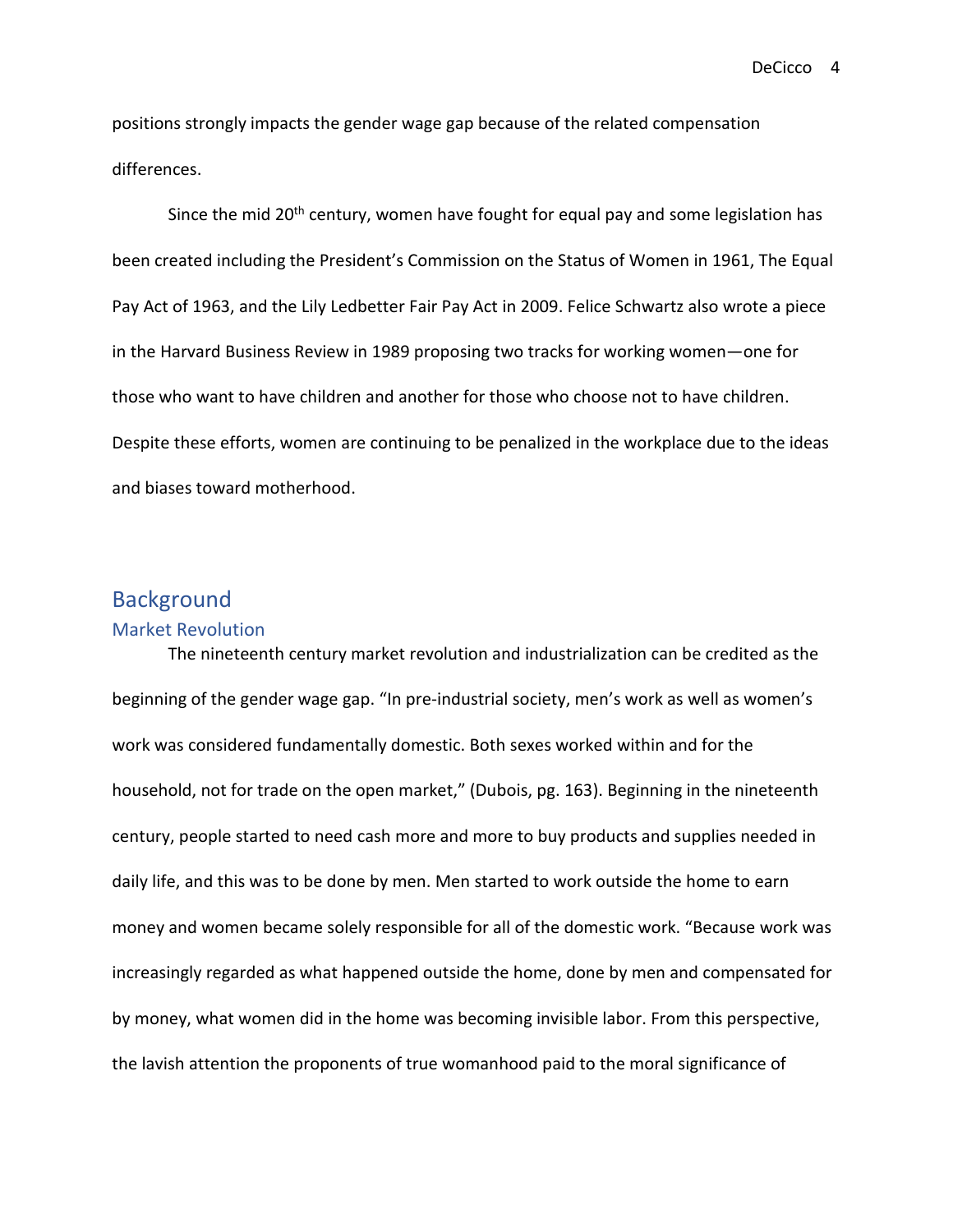woman's domestic sphere might be seen as ideological compensation for the decline of its economic value," (Dubois, pg. 163).

The work done by women was seen as natural because it wasn't paid and a source of economic prosperity. This natural work was therefore, unpaid. Men and women were placed in separate spheres. While being home, childcare became the primary responsibility of mothers which created the implicit biases toward women that still exist today and affect the gender pay gap.

#### <span id="page-6-0"></span>Women and Economics

In 1898, Charlotte Perkins Gilman wrote "Women and Economics: A Study of the Economic Relation Between and Women as a Factor in Social Evolution." "Far ahead of its time, in this book she pointed out that humans are the only species in which the female depends on the male for her survival," (Atlas, 2017). Gilman argues that economic independence for women is essential to the improvement of motherhood and marriage. She also exemplifies how human women are economically dependent on men but are solely responsible for the housework and child care.

Gilman states that "In spite of her supposed segregation to maternal duties, the human female, the world over, works at extra-maternal duties for hours enough to provide her with an independent living, and then is denied independence on the ground that motherhood prevents her working," (Gilman, 1898). These extra hours of work are not paid because they are considered to be natural work, which directly affect the gender pay gap. She also explains that a mother's work is important but not economically important because it's not paid work. Women must depend on men to define their economic statuses. Gilman's book is important in terms of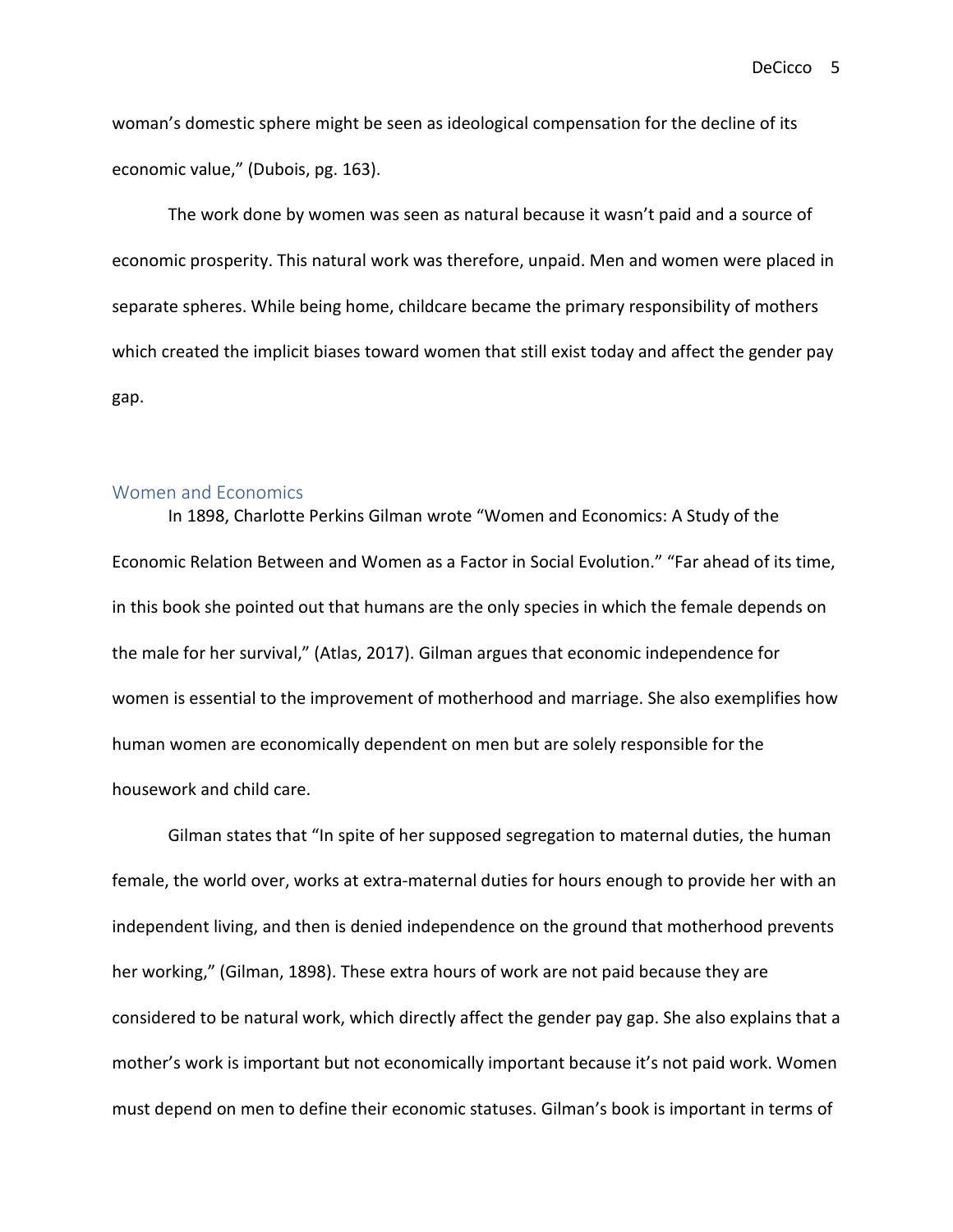the motherhood effect because it demonstrates how women are dependent on their husbands economically and how their time is being spent at home, therefore losing opportunities in the workplace.

#### <span id="page-7-0"></span>President's Commission on The Status of Women

 The President's Commission on the Status of Women, also known as the PCSW, was established on December 14, 1961 by President John F. Kennedy. This was the first time in modern history that gender inequality was discussed by someone in a position of power, President Kennedy. This document was all about motherhood and mistreatments. This exemplifies how these issues were noticeable over 57 years ago.

In a statement released by the White House regarding the establishment of The Commission, President Kennedy said "I am asking that it consider the following broad range of topics, making recommendations to those where constructive action is needed… new and expanded services that may be required for women as wives, mothers, and workers, including education, counseling, training, home services, and arrangements for care of children during the work day," (Kennedy, 1961).

The Commission discussed nine main topics which were the invitation to action, education and counseling, home and community, women in employment, labor standards, security of basic income, women under the law, women as citizens and continuing leadership. The President's Commission on the Status of Women's final report was published in October 1963, which was titled "American Women." The proposals were very moderate. It recommended child care tax benefits for low income working mothers, and it also improved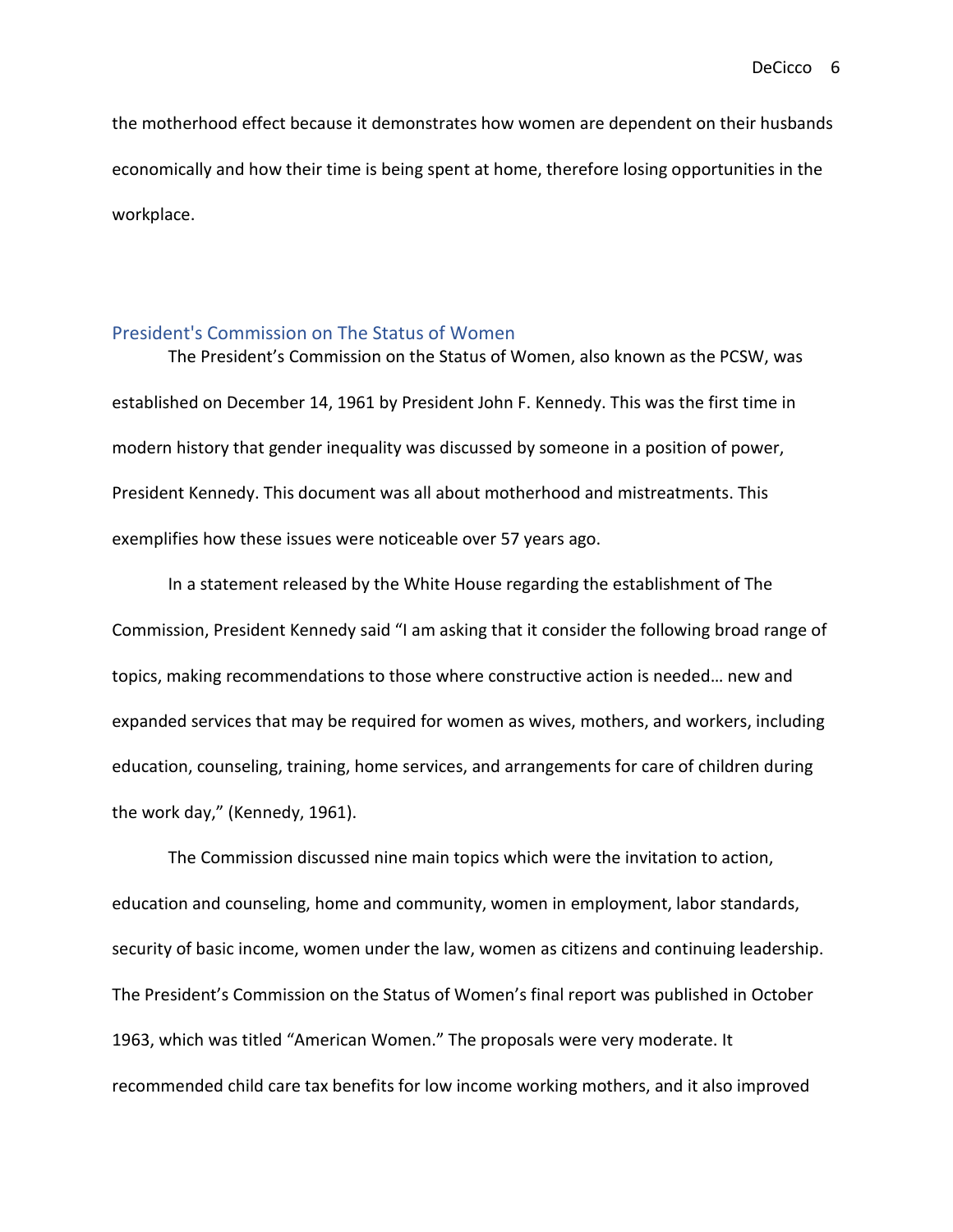maternity benefits. Other recommendations were for the federal government to promote women's education, proper job training and equal pay for equal work. With equal pay came equal opportunities in which the PCSW recommended an executive order to ensure women working for private businesses were given equal opportunities. This idea was described very vaguely, (Dubois, pg. 571).

The President's Commission on the Status of Women includes information about working wives, the hardship of childbearing, and the compensation loss that is associated with them saying, "The general Federal system of social security makes no provision for compensating a working wife for loss of income due to childbearing. Forty-six of the fifty States also ignore it. Yet in about 70 other countries, governmental action has provided for such protection, mostly as part of broader programs of insurance against income loss due to sickness or temporary disability. Not more than a third of American working women have such insurance from either private or public sources; only in New Jersey, Rhode Island, and to a limited extent in California and New York are maternity benefits provided by State laws. This is one of the major remaining gaps in the protection of workers against losses of income. Paid maternity leave or comparable insurance benefits should be provided for women workers; employers, unions, and governments should explore the best means of accomplishing this purpose," (Kennedy, 1963).

This exemplifies how mothers were being unfairly treated, and from this the Federal Family and Medical Leave Act (FMLA) was enacted in 1993 to ensure mothers' jobs, or a job of equal position, were being held when they took a leave from work to have children, therefore guaranteeing pay. Although the President's Commission on the Status of Women only made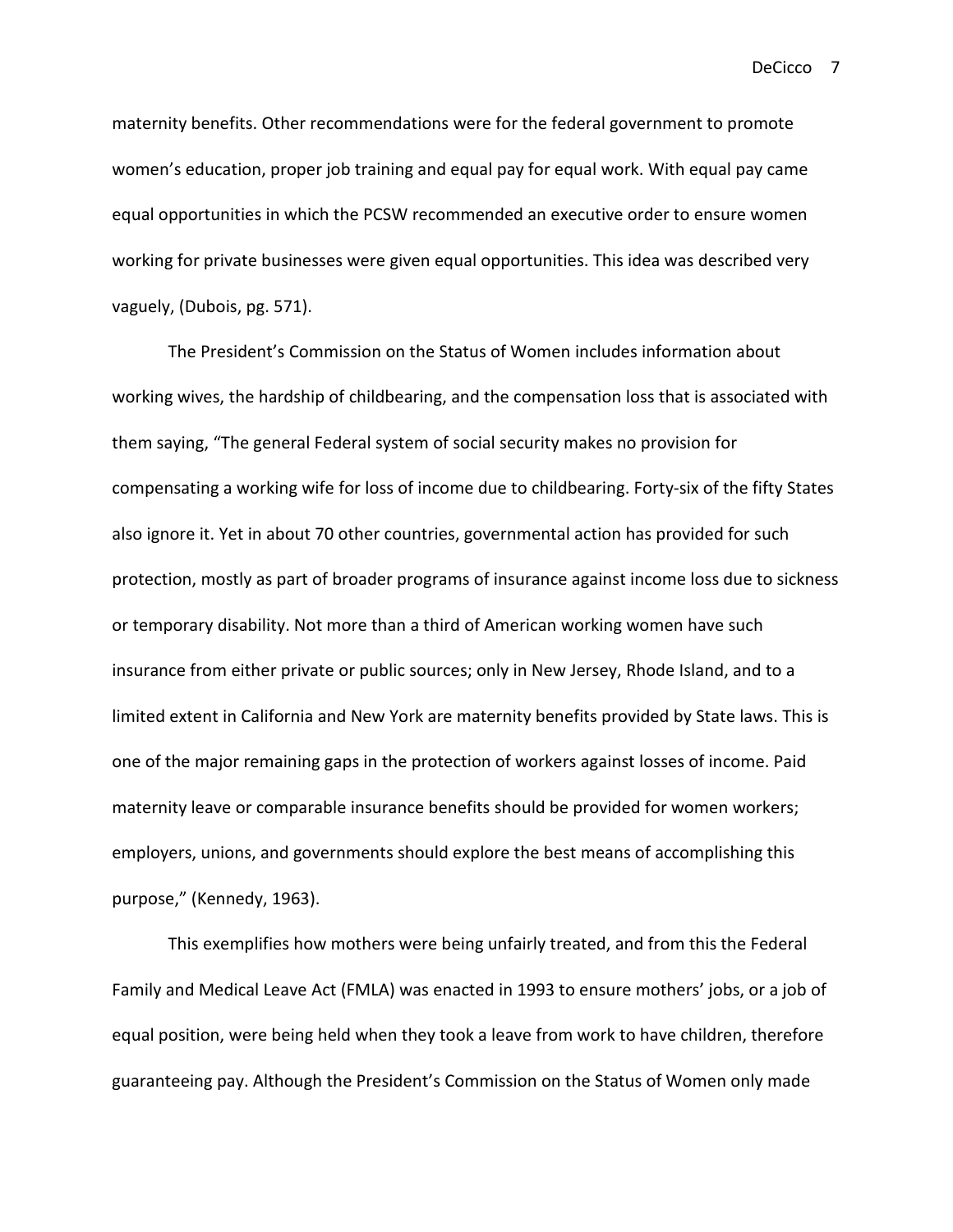recommendations, it served as a precedent to the Equal Pay Act of 1963, influenced the creation for the National Organization for Women (NOW), and led to the Family and Medical Leave Act (FMLA).

#### <span id="page-9-0"></span>The Equal Pay Act

After the President's Commission on The Status of Women, The Equal Pay Act was created. The Equal Pay Act of 1963 was established so that both men and women would get equal pay for equal work while doing the same or equivalent job for a company. According to the EEOC, which came after the EPA, "The EPA provides that employers may not pay unequal wages to men and women who perform jobs that require substantially equal skill, effort and responsibility, and that are performed under similar working conditions within the same establishment," ("Facts About" n.d.). Even though this Act was a law, women did not make the equivalent to a man because of the differences in opportunities.

The Equal Pay Act did not include equal opportunities for advancement. Women working equivalent jobs (equal skill, effort, and responsibility) to men must be paid the same by law, but this act did not include comparable worth. But, often the pay disparity comes into effect with promotions. When a person is promoted, the pay is increased and if the people getting promoted are predominantly men, then women will continuously be making less. The Equal Pay Act did not include a law requiring businesses to provide information about why a person was hired over someone else. Women are often excluded from receiving promotions because they are either mothers or potentially could become mothers in the future.

The Equal Pay Act has not solved the problem of the gender wage gap as it was intended to do. There have been many loopholes which has led to the Lily Ledbetter Fair Pay Act, and

DeCicco 8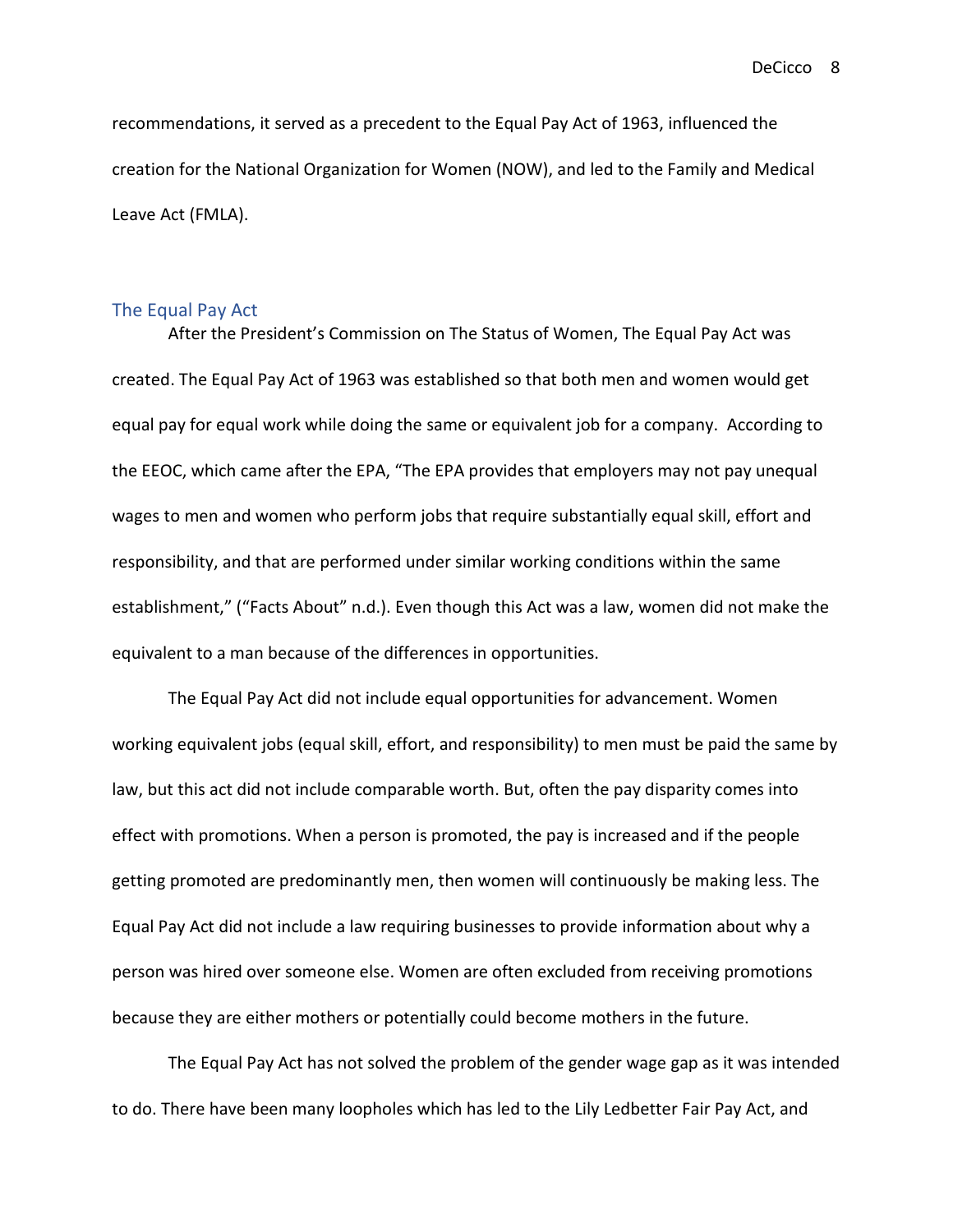comparable worth was not mentioned anywhere in the Equal Pay Act. Although the gap has continued to decrease, it has only been minimally. It has been fifty-five years since the Equal Pay Act and little change has been implemented and the gap still exists.

#### <span id="page-10-0"></span>Lily Ledbetter Fair Pay Act

The Lily Ledbetter court case and fair pay act are both important when discussing the motherhood effect on the gender pay gap. Both the court case and the Act exemplify the discrimination women face in the workplace, which ultimately lead to the increased gender wage gap. This exemplifies how women are not given promotions solely because they are women.

Lily Ledbetter worked for the Goodyear Tire company for nineteen years and was consistently given low rankings in annual performance-and-salary reviews and low raises relative to other employees Ledbetter sued Goodyear for violating Title VII, and she believed the company was giving her a low salary because of her gender. Without this promotion, Lily Ledbetter would not be able to increase her salary and stay stagnant in her career. When at court, the jury awarded Lily Ledbetter over \$3.5 million but then the district judge reduced the money to \$360,000.

Goodyear appealed this decision because of a Title VII provision stating that discrimination complaints must be made within 180 days of the employer's discriminatory conduct. In the initial case, the jury examined Lily Ledbetter's whole career for evidence of discrimination. Goodyear argued that the jury should have only looked at the one annual salary review within the last 180 days of Ledbetter's complaint. The United States. Court of Appeals

DeCicco 9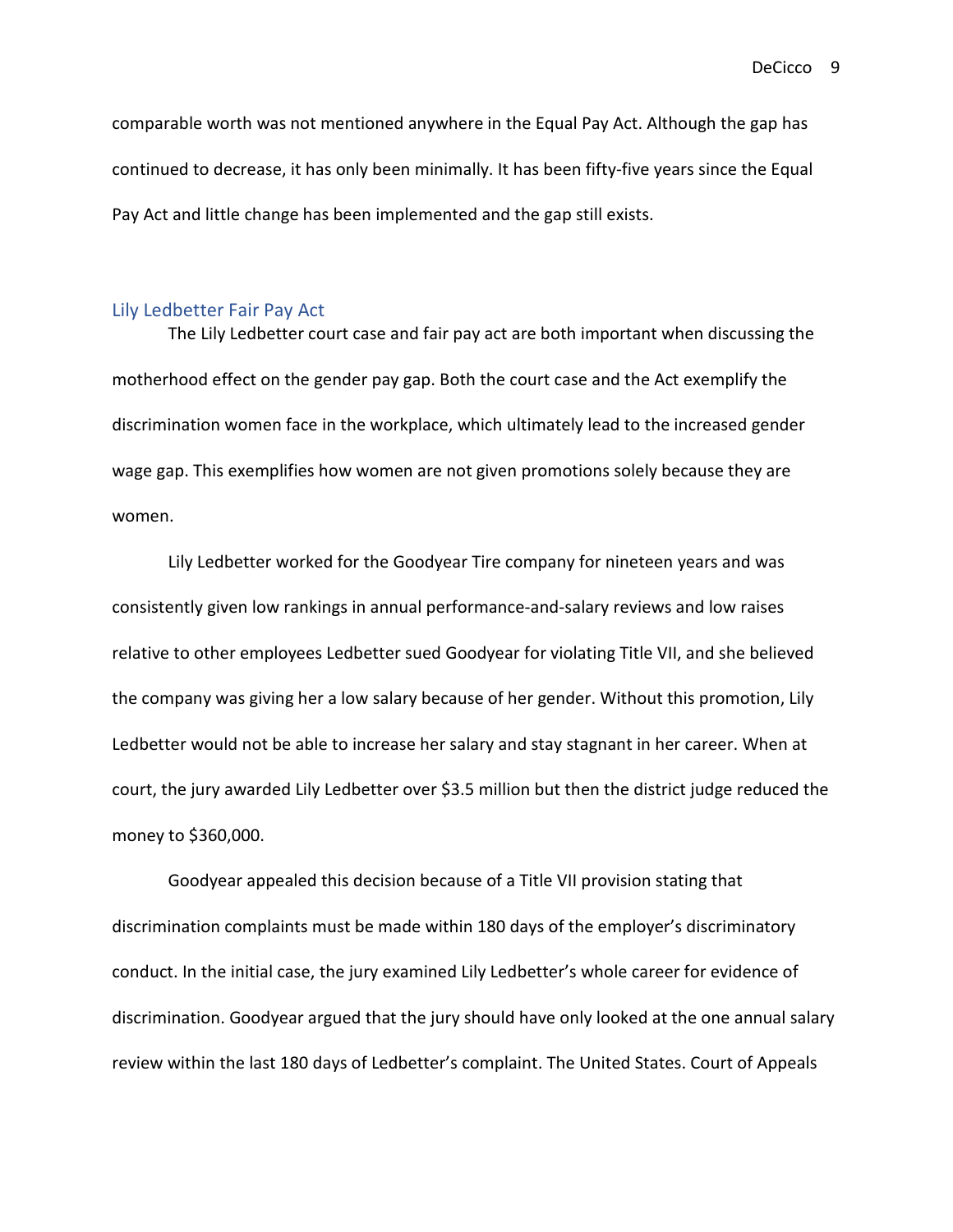then reversed the decision of the lower court because of the 180-day limitation, ("Ledbetter" n.d.).

The Lily Ledbetter Fair Pay Act was signed by President Obama on January 29, 2009. "The Act restores longstanding law and helps to ensure that individuals subjected to unlawful pay discrimination are able to effectively assert their rights under the federal antidiscrimination laws. Under the Act, each discriminatory paycheck (rather than simply the original decision to discriminate) resets the 180-day limit to file a claim," ("Lily Ledbetter," 2013). This act creates more of an incentive for employers to compensate their employees fairly.

The Lily Ledbetter Fair Pay Act also eliminates the incentive to hide discrimination which was created by the initial Ledbetter decision. "The Act enables individuals to challenge continuing pay discrimination, ensuring both that employees are not penalized if they are initially unaware of the discrimination and that they remain able to challenge pay discrimination that is compounded by raises, pensions, and other contributions over time," ("Lily Ledbetter" 2013). This act allows women who are being discriminated against to fight for themselves and their rights to be given equal compensation and equal opportunities for advancement in the workplace.

#### <span id="page-11-0"></span>Wage Gap Timeline

When the Equal Pay Act was signed in 1963, women only earned 59 cents for every one dollar that men earned. During the women's movement, as a form of peaceful protest to unequal pay, some feminist women began to wear a button that said "59¢" to spark conversation about the gender pay gap. This pin is located below in Figure 2. These pins were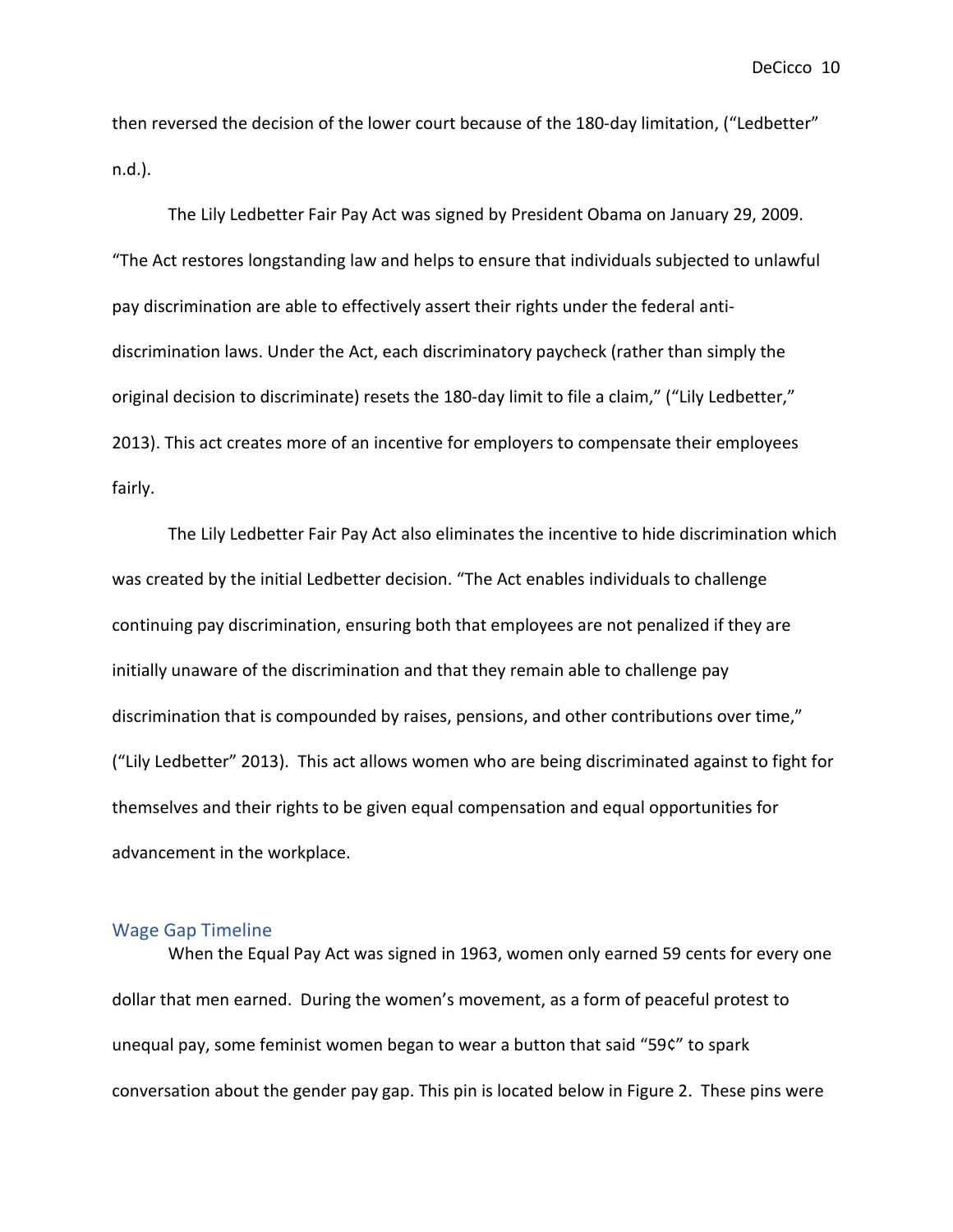used to educate society on the wage differences between men and women. This gap has fluctuated through the years but has generally been decreasing, but not by much. Between 1963 and 2016, the gap has only decreased by less than one-half of a percent per year on average. The full graph is in Figure 3. "Based on its research, the Institute for Women's Policy Research estimated in 2015 that women won't receive equal pay until 2059," ("Pay Equity" 2017).

#### <span id="page-12-0"></span>Figure 2: The 59 Cent Button



(Twitter—Sara Silverman)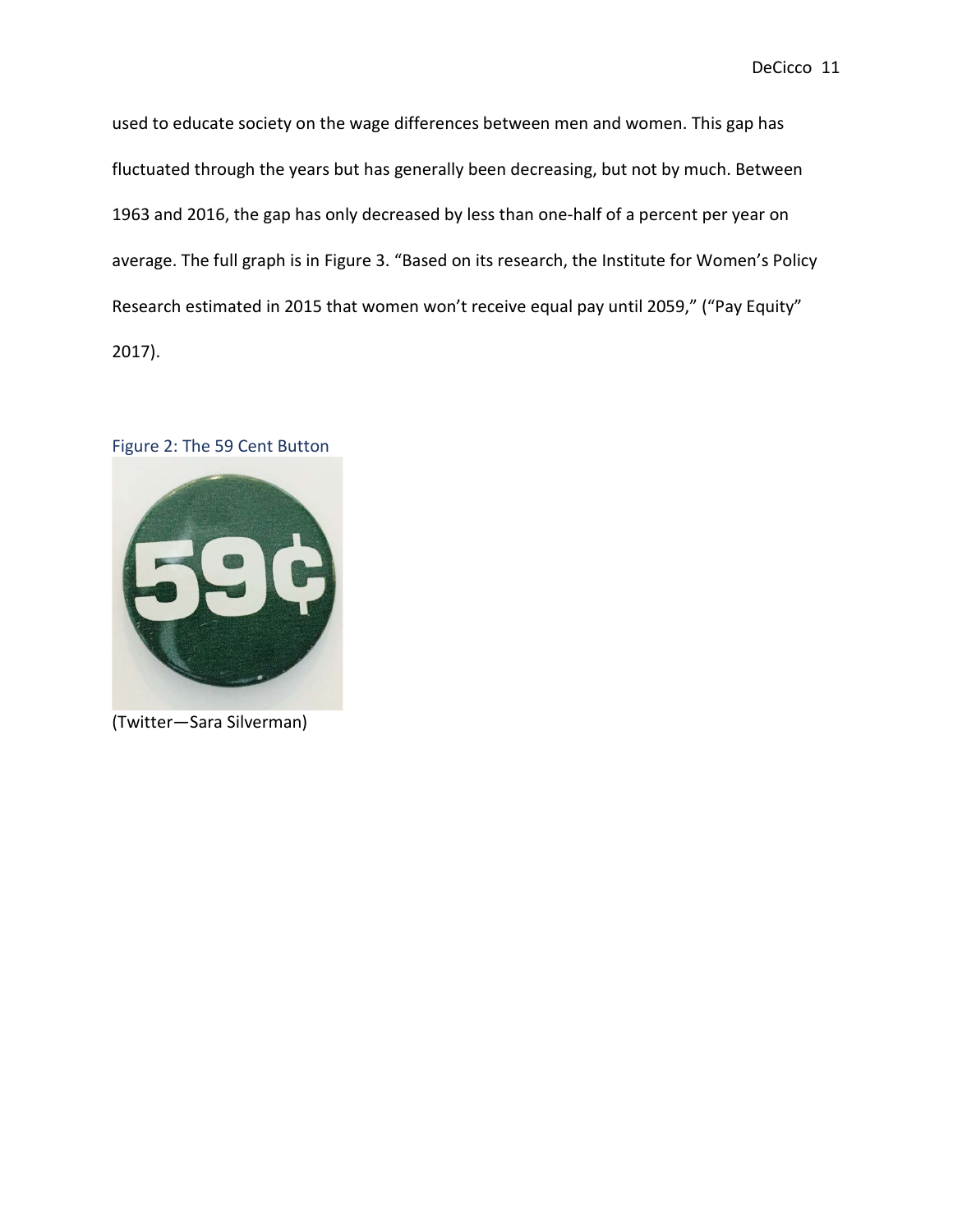<span id="page-13-0"></span>Figure 3: The Gender Wage Gap Timeline



(AAUW)

## <span id="page-13-1"></span>Current Day

#### <span id="page-13-2"></span>Wage Gap Facts

In today's society, there is still a debate on whether the gender pay gap is a myth or if it's real. Statistics show that the wage gap is in fact real, and even more detrimental for mothers as compared to non-mothers. "More than a half-century after President John F. Kennedy signed the Equal Pay Act of 1963, the gap between what men and women earn has defied every effort to close it. And it can't be explained away as a statistical glitch, a function of women preferring lower-paying industries or choosing to take time off for kids," (Lipman, 2015). It's proven that having children hurts women at work but helps men when it comes time for raises.

"The big reason that having children, and even marrying in the first place, hurts women's pay relative to men's is that the division of labor at home is still unequal, even when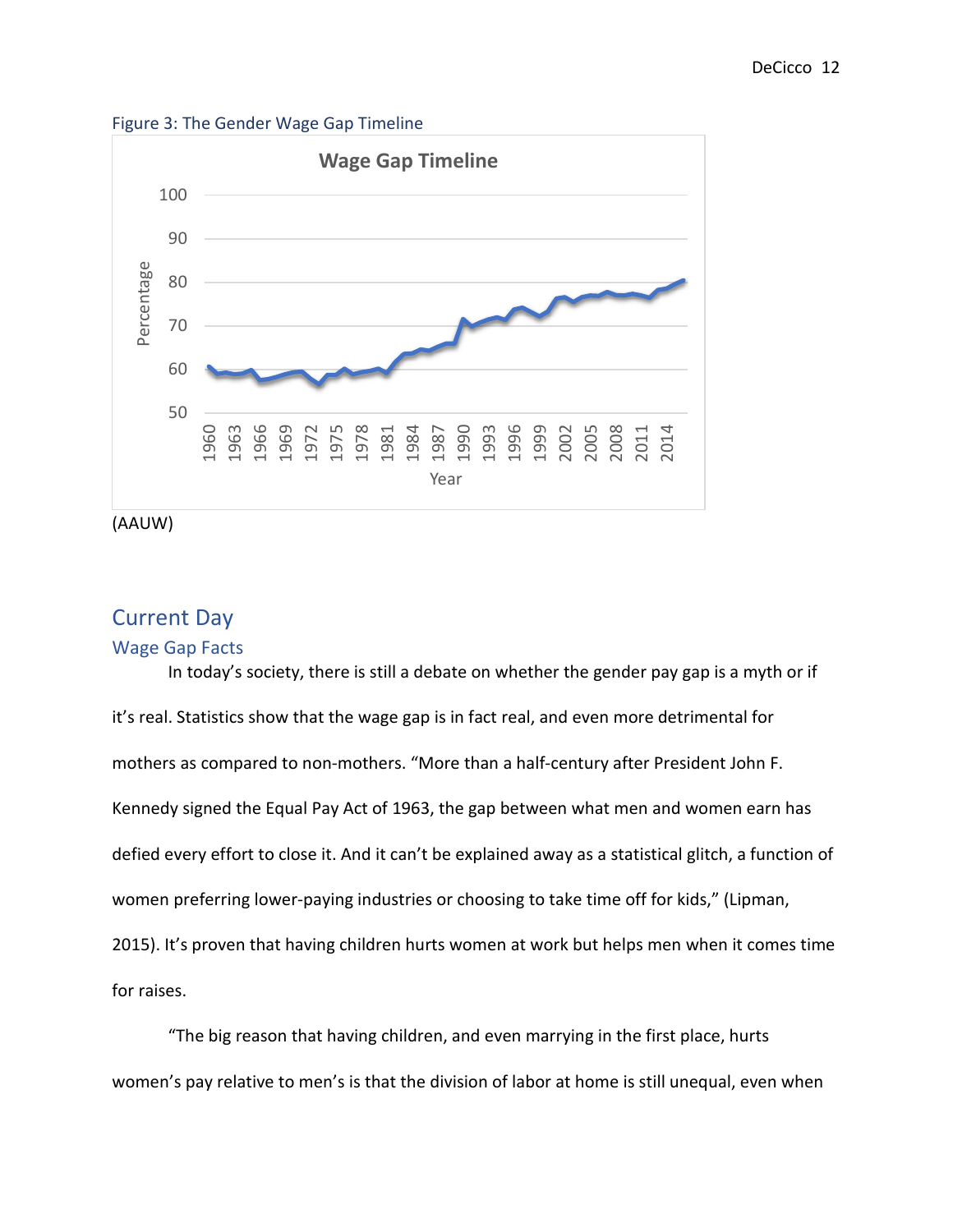both spouses work full time. That's especially true for college-educated women in high-earning occupations: Children are particularly damaging to their careers," (Miller, 2017). This inequality is due to history and the implicit biases and stereotypes that still exist today. "Recent studies find that employed mothers in the United States suffer a per-child wage penalty of approximately 5%, on average, after controlling for the usual human capital and occupational factors that affect wages," (Correll, 2007).

#### <span id="page-14-0"></span>The Implicit Biases Toward Women

According to Ohio State University, "implicit bias refers to the attitudes or stereotypes that affect our understanding, actions, and decisions in an unconscious manner. These biases, which encompass both favorable and unfavorable assessments, are activated involuntarily and without an individual's awareness or intentional control… These associations develop over the course of a lifetime beginning at a very early age through exposure to direct and indirect messages. In addition to early life experiences, the media and news programming are oftencited origins of implicit associations," ("Understanding Implicit" 2015). The implicit biases against women greatly affect societal norms and family dynamics. For working mothers, senior level managers who are mostly male tend not to promote or offer certain upper-level positions to women with children because the managers make presumptions about the mothers' desires to travel or work the longer hours that are often required for these top positions. This correlates to the wage gap because being overlooked for advancement opportunities has a direct impact on earning potential.

Women are implicitly viewed as mothers, housewives, and homemakers. "Harvard's global online research study, which included over 200,000 participants, showed that 76% of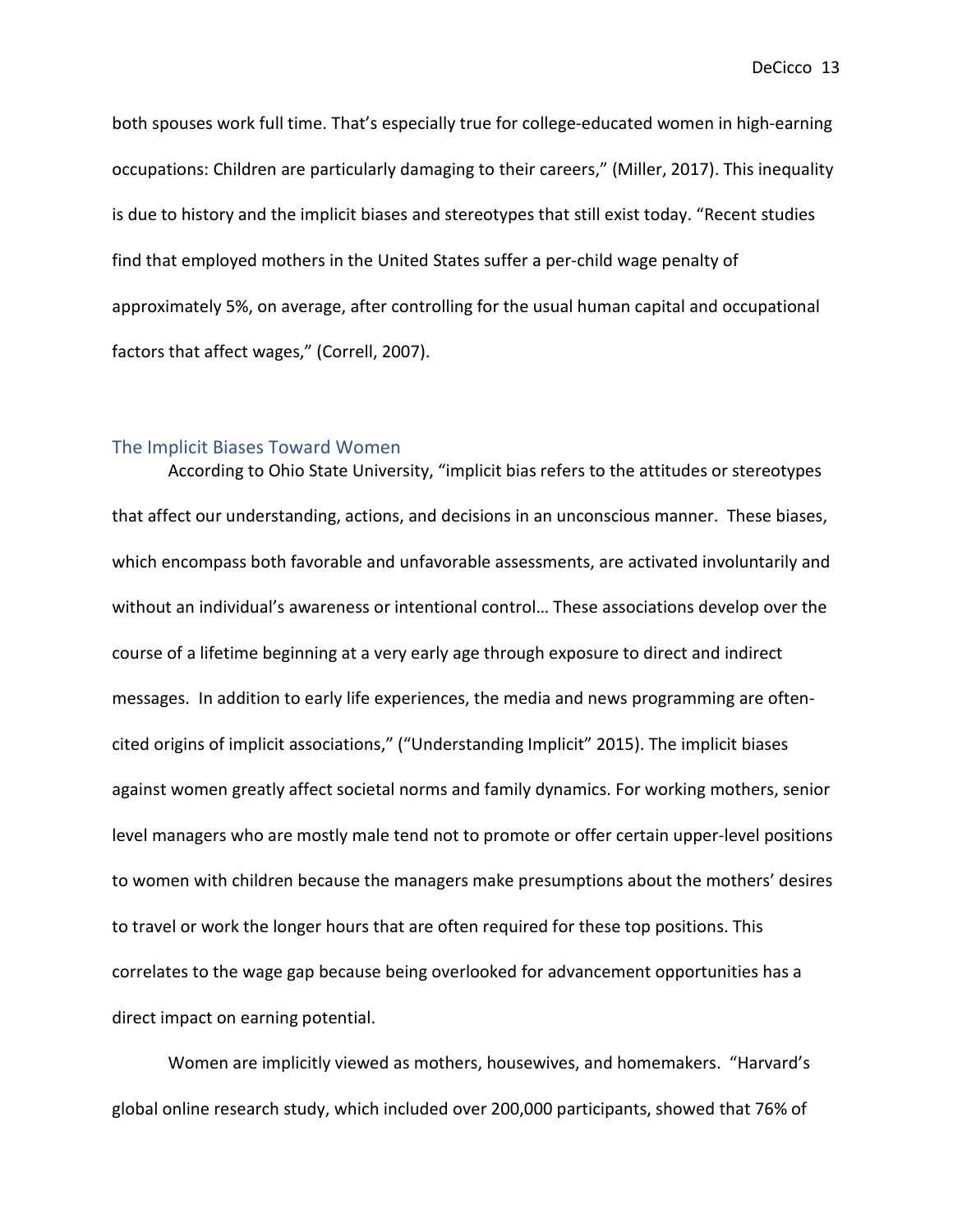people (men and women) are gender-biased and tend to think of men as better suited for careers and women as better suited as homemakers. Clearly, this isn't something that is only affecting a small percentage of the population," ("Think You're," 2016). Current day society mirrors nineteenth-century society, in which women stay home while men work and make money. "Social norms and expectations exert pressure on women to bear a disproportionate share of domestic work," (Schieder, 2016).

As Felice Schwartz argued in her path-breaking 1989 article, "women's traditional role also included freedom from responsibility for the financial support of their families. Many of us were socialized from girlhood to expect our husbands to take care of us, while our brothers were socialized from an equally early age to complete their educations, pursue careers, climb the ladder of success, and provide dependable financial support for their families," (Schwartz, 1989). Since then, not much has changed and the idea that women don't need their own sources of income because they have men that will take care of them, affecting the gender wage gap is still prevalent.

Women are seen primarily as mothers, or soon to be mothers, no matter what age or individualized situations. It's assumed that all women will get married and have children, which then will lead to them leaving work. Women face discrimination based on implicit biases and societal norms. Societies use biology to argue that caregiving is a mother's responsibility saying, "child care is associated with women biologically, because of its connection with childbirth and breast feeding, and statistically, because women more frequently care for children," (Abadeer, 2015). Society is using biology to justify differences in the workplace that are not based on biology. This can be problematic in the workplace for women. "Employers might not give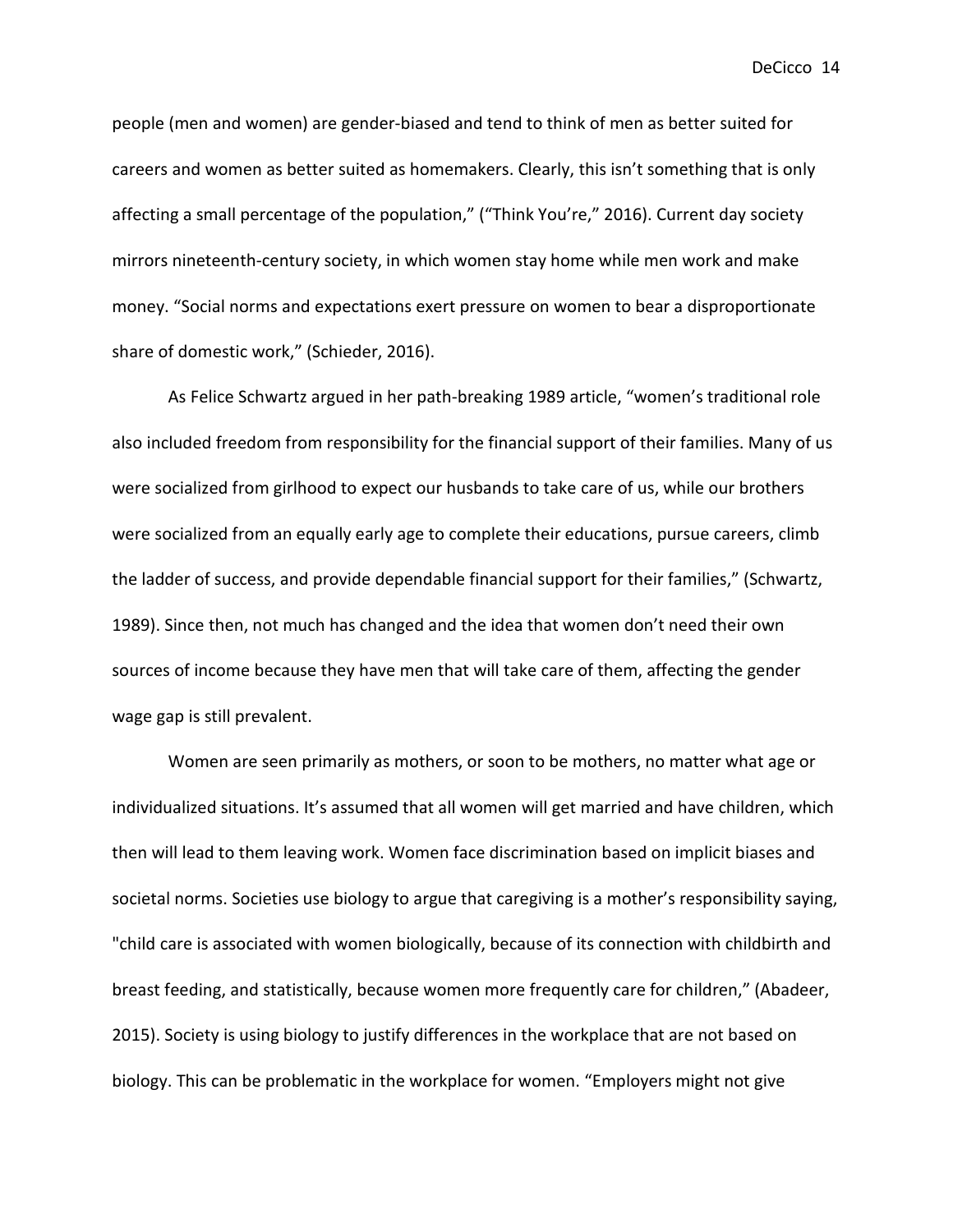[women] more responsibility because they assume they'll have babies and take time off," (Miller, 2017).

#### <span id="page-16-0"></span>The Implicit Biases Toward Motherhood

Women have always been primarily depicted as mothers. No matter where women are, they are seen as mothers first due to implicit biases. The implicit biases toward women lead to the implicit biases toward motherhood. This is where the gender wage gap is heavily affected because mothers are not viewed as being as capable as their male coworkers, therefore losing opportunities at work. Mothers who are also in the workforce are implicitly depicted as being less competent, dependable and committed, but more emotional and irrational then those who aren't mothers.

"In one experiment, participants were asked to imagine that they were clients choosing a consultant from a consulting firm. The researchers found that simply adding the phrase "has a two-year-old child" to the description of the consultant lead evaluators to rate the consultant as less competent than an otherwise equal consultant not presented as having a child," (Correll, 2007). "Similarly, other studies show that visibly pregnant women managers are judged as less committed to their jobs, less dependable, and less authoritative, but warmer, more emotional, and more irrational than otherwise equal women managers who are not visibly pregnant," (Correll, 2007). These experiments exemplify the motherhood effect and demonstrate how simply adding the term "mother" decreases a person's credibility, competency and commitment. These perceptions are detrimental to working mothers who are looking for more responsibility or a raise in the workplace.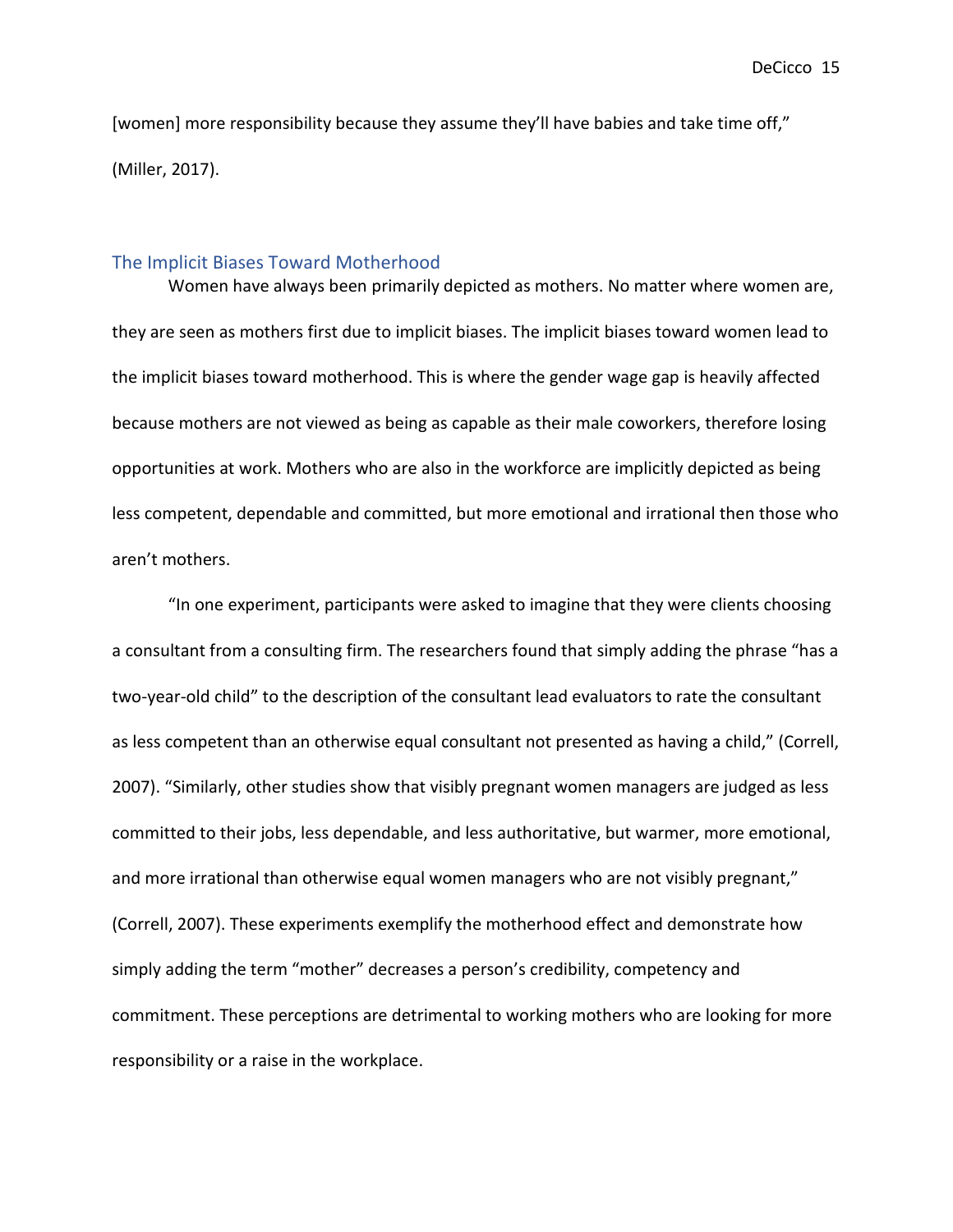These biases can be better understood when looking at fatherhood in relation to the workplace. "Unlike the motherhood role, being a good father is not seen as culturally incompatible with being an ideal worker. In fact, as Townsend (2002) describes, being a good father and a good employee are part of the 'package deal' defining what it means to be a man. There- fore, since the 'good father' and 'ideal worker' are not perceived to be in tension, being a parent is not predicted to lead to lower workplace evaluations for fathers," (Correll, 2007). Having a child only negatively affects mothers, leading to men being more successful and given more opportunities. This may be expressed in an employer's reluctance to place women with young children in positions involving visibility, prestige, or responsibility, (Abadeer, 2015). Implicit biases lead people to assume all women will be mothers. Then, women are implicitly viewed as less competent than men which hinders their chances of getting raises, affecting the gender wage gap.

#### <span id="page-17-0"></span>**Promotions**

Promotions are one of the primary explanations for the gender wage gap, especially when the implicit biases toward motherhood are involved. When being promoted, the employee generally receives an increase in pay and other benefits. This changes the promoted employee's yearly income. If men continue to be promoted over equally as qualified women because of biases toward women and motherhood, the gender wage gap will persist and maybe even increase. "According to the Women in the Workplace study by Leanin.org and McKinsey & Company, for every 100 women promoted to manager positions, 130 men are promoted. In fact, women only account for 18% of C-Level employees currently," ("Think You're", 2016).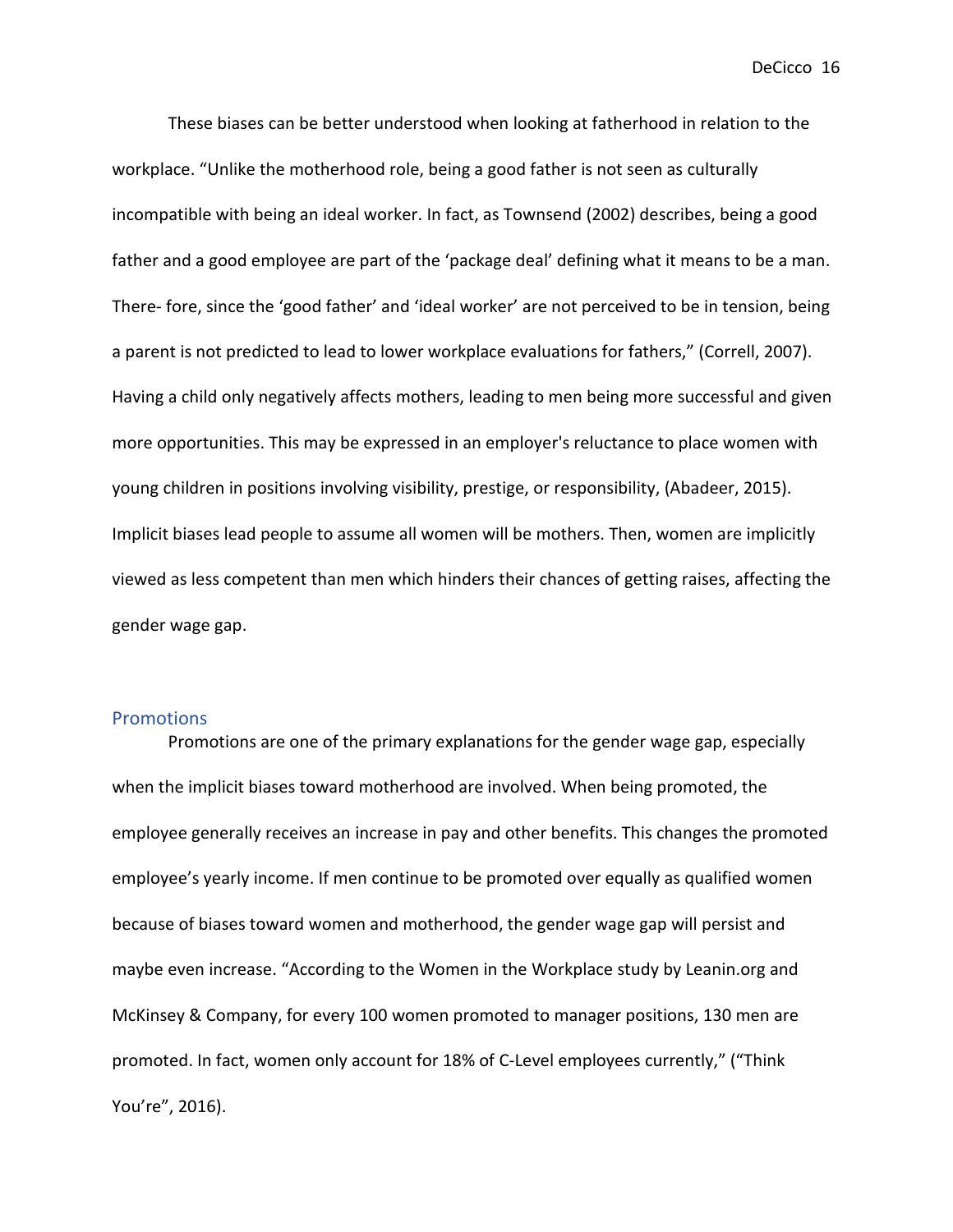According to Forbes, the best way to receive a promotion is to "go the extra mile" by arriving early and staying late. (Anderson, 2014) The average work week for a full-time job is forty hours, and many working mothers can't afford to exceed that full-time job. Working extra hours requires paying for extra child care or missing opportunities with children. Since wives generally make less than their husbands, they are more likely to not be able to go that extra mile so that the husbands can work longer hours and the family can earn more money collectively. "Many white-collar jobs give substantially larger financial rewards to those logging the longest hours and who job-hop often, phenomena that limit white-collar women who pull back for child-rearing. Researchers on the topic say ingrained workplace cultures also impede women's earnings," (Adamy, 2016). This is an endless cycle in which women don't stay late or arrive early, then they don't receive a promotion, so they continue not to stay late or leave early because their husbands earn more.

Similarly, in an article about how to get promoted, the third piece of advice says "Don't Miss Work. Be on time for work and don't take more time off than you are allocated. If you're known as a sloucher and someone who misses more work than is appropriate, it will be held against you," (Doyle, 2018). Parents are allotted the same amount of sick days and vacation days as non-parents but are responsible for other humans. If a parent's child is sick, that parent must find child care or take a sick day. If the parent is sick, another sick day is needed. According to this article, taking days off affects a person's ability of being promoted. Just like "going the extra mile", mothers are usually the people to miss work because of their children's sicknesses or days off from school, which then affects their chances of receiving a promotion because they don't appear to be as dedicated to the workplace as their male counterparts.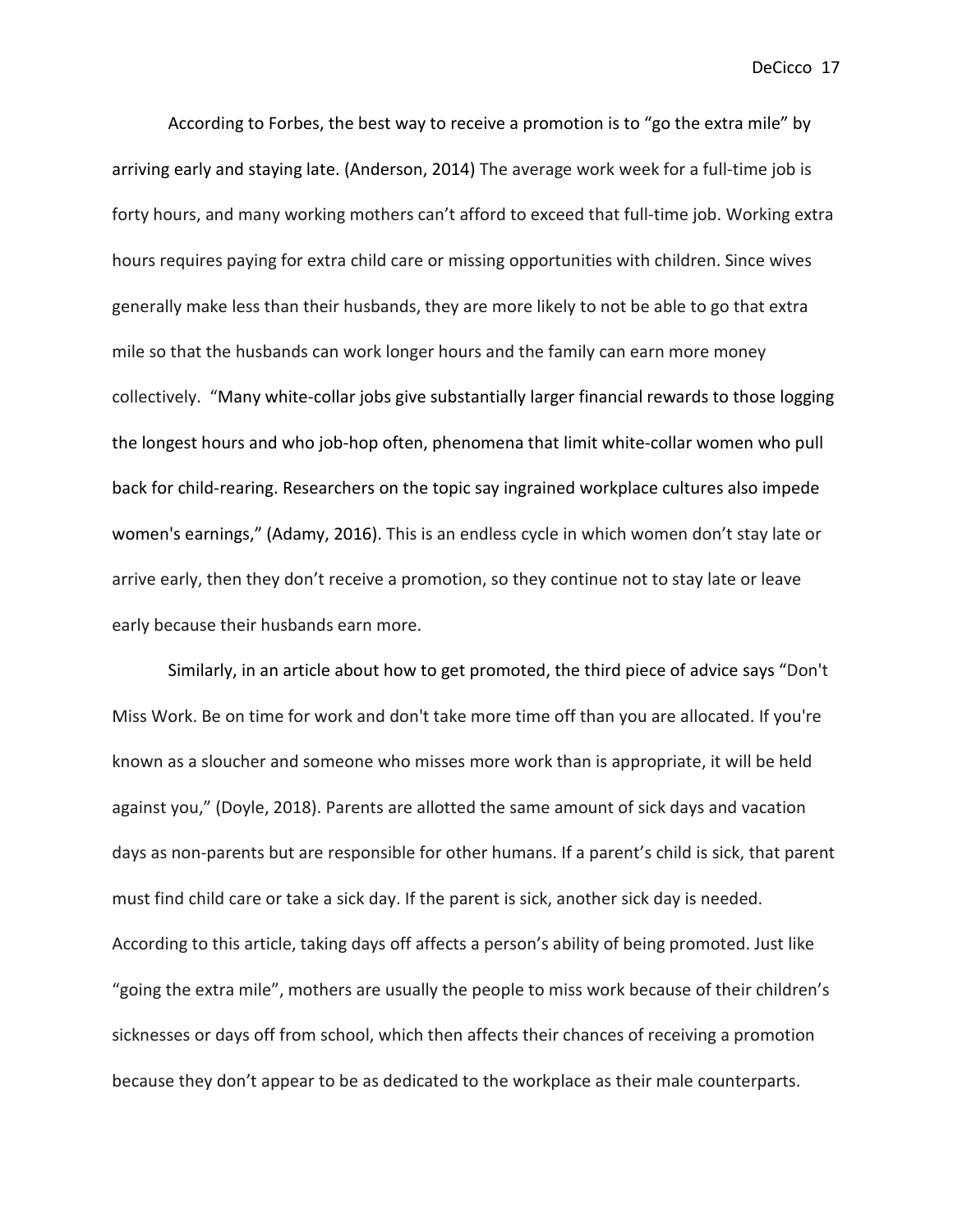Once a female employee shows that she is a woman with a family and life beyond the job, it's held against her.

Similarly, when mothers are home taking care of children but bring their work home with them, it's often not reflected as work. Since the women are not present in the office, their looked down upon, even though they are at home working. Mothers often put in extra hours of work after their children go to sleep, but that isn't always considered when it comes time for a promotion. Going home to be with the children is detrimental to a mother's career. "By condoning and taking pleasure in women's traditional behavior, men reinforce it. Not only do they see parenting as fundamentally female, they see a career as fundamentally male—either an unbroken series of promotions and advancements toward CEO-dom or stagnation and disappointment," (Schwartz, 1989).

Implicit biases toward women and mothers affect receiving promotions. "To the extent that mothers are believed to be less committed to the workplace, we argue that employers will subtly discriminate against mothers when making evaluations that affect hiring, promotion, and salary decisions," (Correll, 2007). Without these promotions and raises, there is a glass ceiling limiting women and mothers from climbing the ladder and increasing their overall salary, which then widens the overall gender pay gap. "The bulk of the pay gap — 73 percent, they found is from women not getting raises and promotions at the rate of men within companies. Seniority and experience seem to pay off much more for men than for women," (Miller, 2017). The implicit biases play a huge factor in the pay gap because of the uneven playing field in the workplace.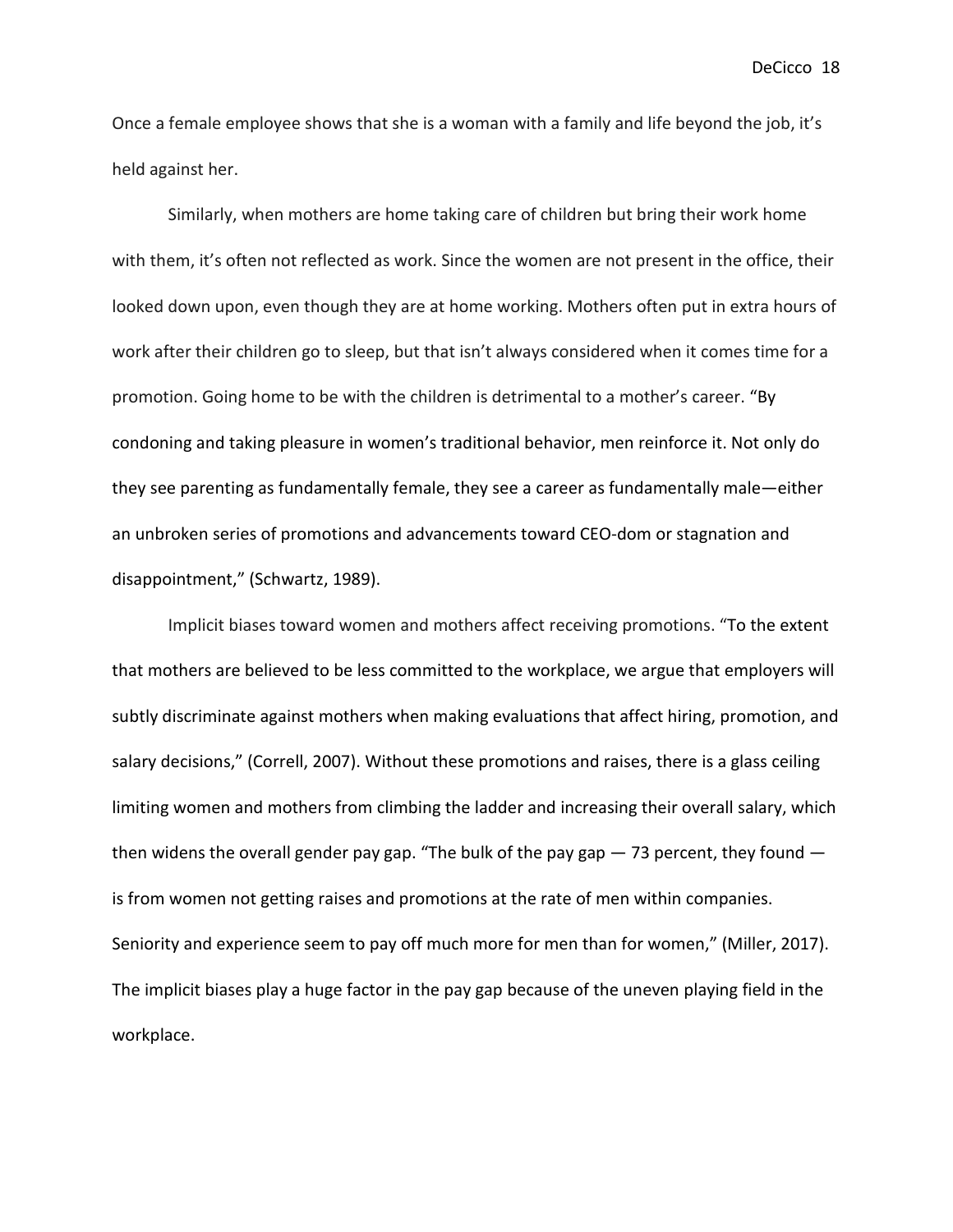When women and mothers attempt to close the gap and advocate for themselves to get promotions, it doesn't always work. "Women also negotiate just as often as men do, but face pushback and are then labeled bossy or aggressive," ("Think You're," 2016). Without promotions, women and mothers will continue to struggle to close the gap between men and women's wages.

#### <span id="page-20-0"></span>The Cost of Business Women Having a Child

When a couple who are both employed have a child, the woman is negatively impacted, while the father is generally praised. "It is logical for couples to decide that the person who earns less, usually a woman, does more of the household chores and child care, Ms. Kerr said. But it's also a reason woman earn less in the first place. 'That reinforces the pay gap in the labor market, and we're trapped in this self-reinforcing cycle,' she said" (Miller, 2017). "When parents leave the workforce, they lose much more than just their annual salary; the cost of this decision follows them for life. After taking into account the potential wage growth and lost retirement savings over time, a parent who leaves the workforce loses up to four times their annual salary per year," (Madowitz, 2016).

The Center for American Progress created a calculator that determines the hidden costs of the failing child care system. The interactive calculator takes a person's gender, age, current salary, age started working full time, age a person plans to take time off for caregiving, and the years planned to be out of the labor force. This calculator provides an opportunity for employees and potential parents to see how having a child and taking time off can affect their compensation.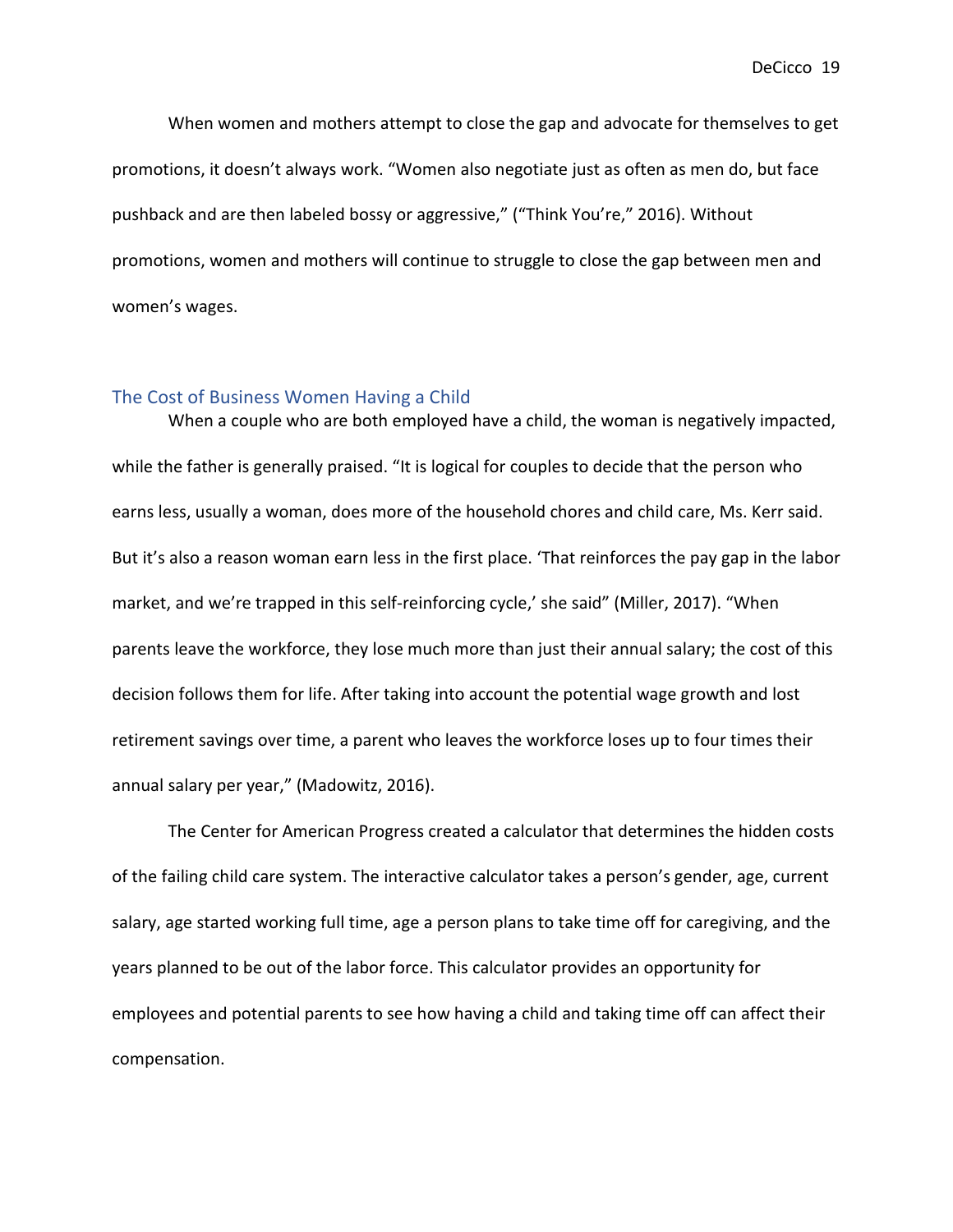For example, let's examine the income loss for a twenty-two-year-old woman who just started working with a salary of \$55,000 a year. If at age 29 she had a child and planned on being out of the labor force for three years, she would lose a total of \$625,769 according to this calculator. The graph with a complete breakdown of the loss is located below in Figure 4: The Costs of Taking Time Off to Have Children. This total loss is comprised of lost wages, lost wage growth, and lost retirement assets and benefits.

Lost wages represent the number of years a worker is out of the labor force multiplied by his or her pre-leave salary. Lost wage growth represents the cumulative effect of time off on future earnings. Lost retirement assets and benefits are the combined losses from missed 401(k) plan contributions while on leave and the lost growth of those assets until retirement and reduced Social Security benefits, (Madowitz, 2016). This example demonstrates how women are losing more than just their salary when having a child. They are losing opportunities for advancement, potential promotions or raises, wage growth, and retirement assets and benefits. The costs lost from having children demonstrate how Felice Schwartz's two track proposal could be beneficial.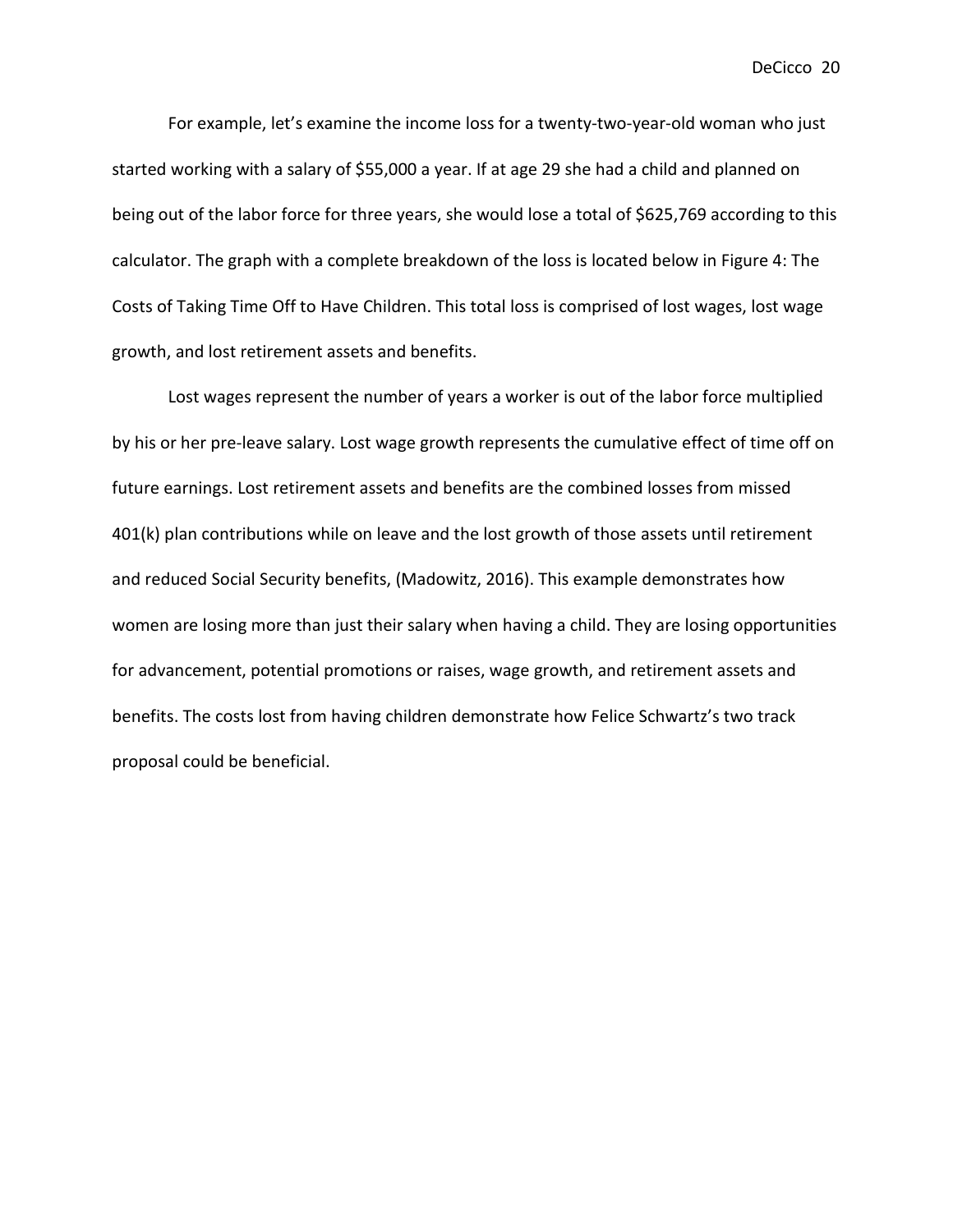

<span id="page-22-0"></span>Figure 4: The Cost of Taking Time Off to Have Children

## <span id="page-22-1"></span>Future & Conclusion

"Life shouldn't be reduced to a balance between waged work and housework, a balance between work and work" (Brodsky, 2015). The gender wage gap has been an issue beginning with the market revolution in the nineteenth century and continuing into today's society. The motherhood effect and implicit biases toward both women and motherhood are major contributors to the gender wage gap. In order to completely close the wage gap in the future, many changes have to be made in regard to the motherhood effect. There has been some history of legislation with good intentions, but the proper changes in society have yet to be made. Through this research on the motherhood effect, there are some proposed solutions and also some unanswered questions that will require future research.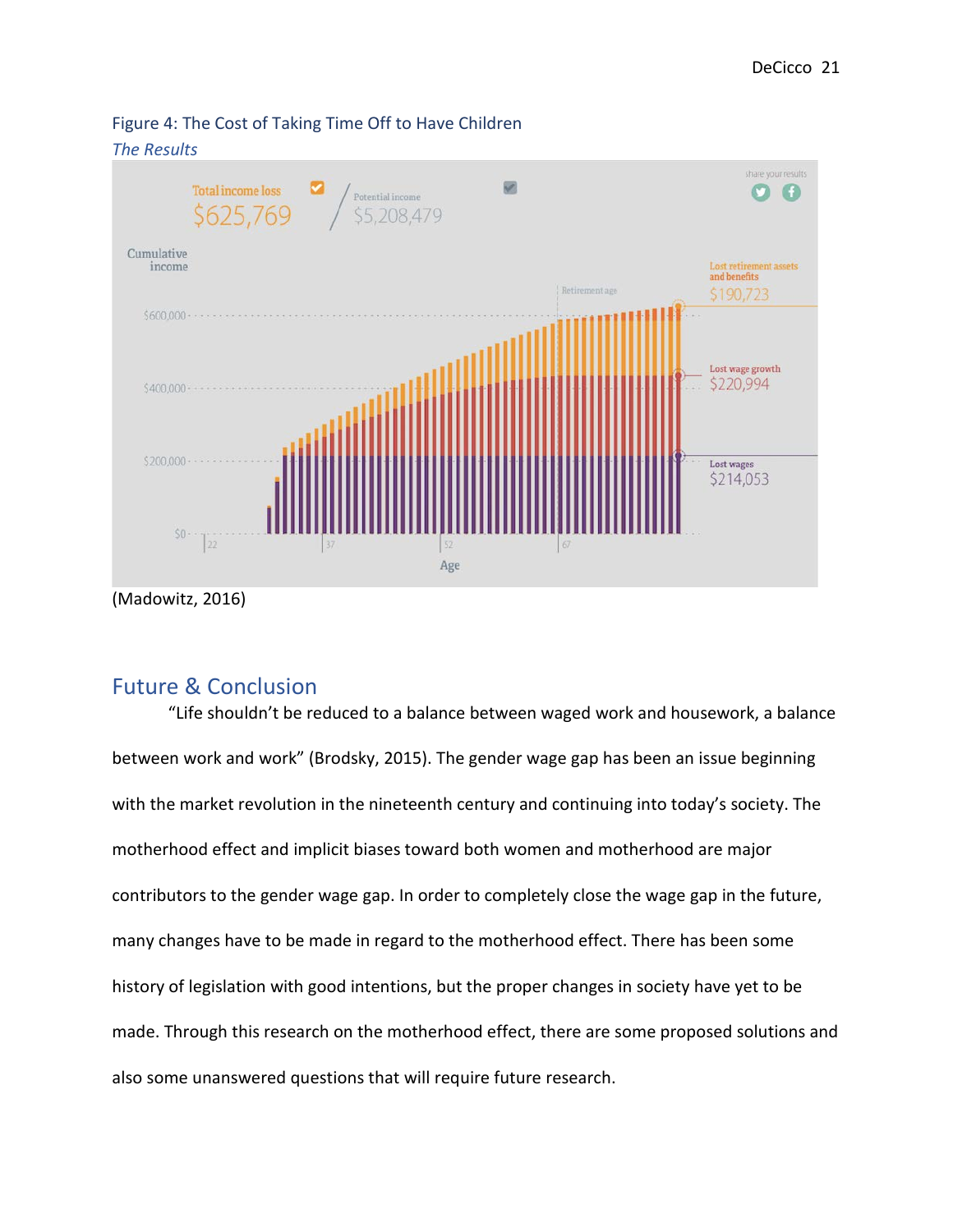#### <span id="page-23-0"></span>Possible Solutions

In order to close the wage gap for good and get rid of the motherhood effect, we, as a society, need to stop implicit biases and begin to share parenting. Women need to stop being seen as primarily mothers and therefore as being prone to get married and have children. Not all women choose this path, so women shouldn't be treated that way. If this implicit bias goes away, then young women seeking jobs will be only evaluated on their skills and abilities rather than their gender.

Society needs to de-gender what it means to be both a parent and an employee. "If women with children are to attain equality in the workplace, then we must challenge the notion of a natural or pre-ordained line dividing work and family," (Abadeer, 2015). Parenting needs to be a two-person job with a balance of responsibilities of equal weight. Similarly, both parents should be able to work, and mothers should not be the only ones who make sacrifices in the workplace for their families. "Until men begin to share equally in child care responsibilities, moving this boundary will require employers to accept certain differences that may emerge in men's and women's work patterns," (Abadeer, 2015).

One solution can be found in "A Feminist Utopia Project." Ellen Bravo creates her own version of a feminist utopia and in that version, workplace life is very different from how it is in today's society and offers probable solutions on how to end the motherhood effect and the gender wage gap. Specifically, Bravo explains how promotions work in her version of a utopia. "Companies have to conduct an annual audit to see who gets promoted and why. All co-ops set pay rates based on union-management surveys. The Fair Pay Act pretty much removed gender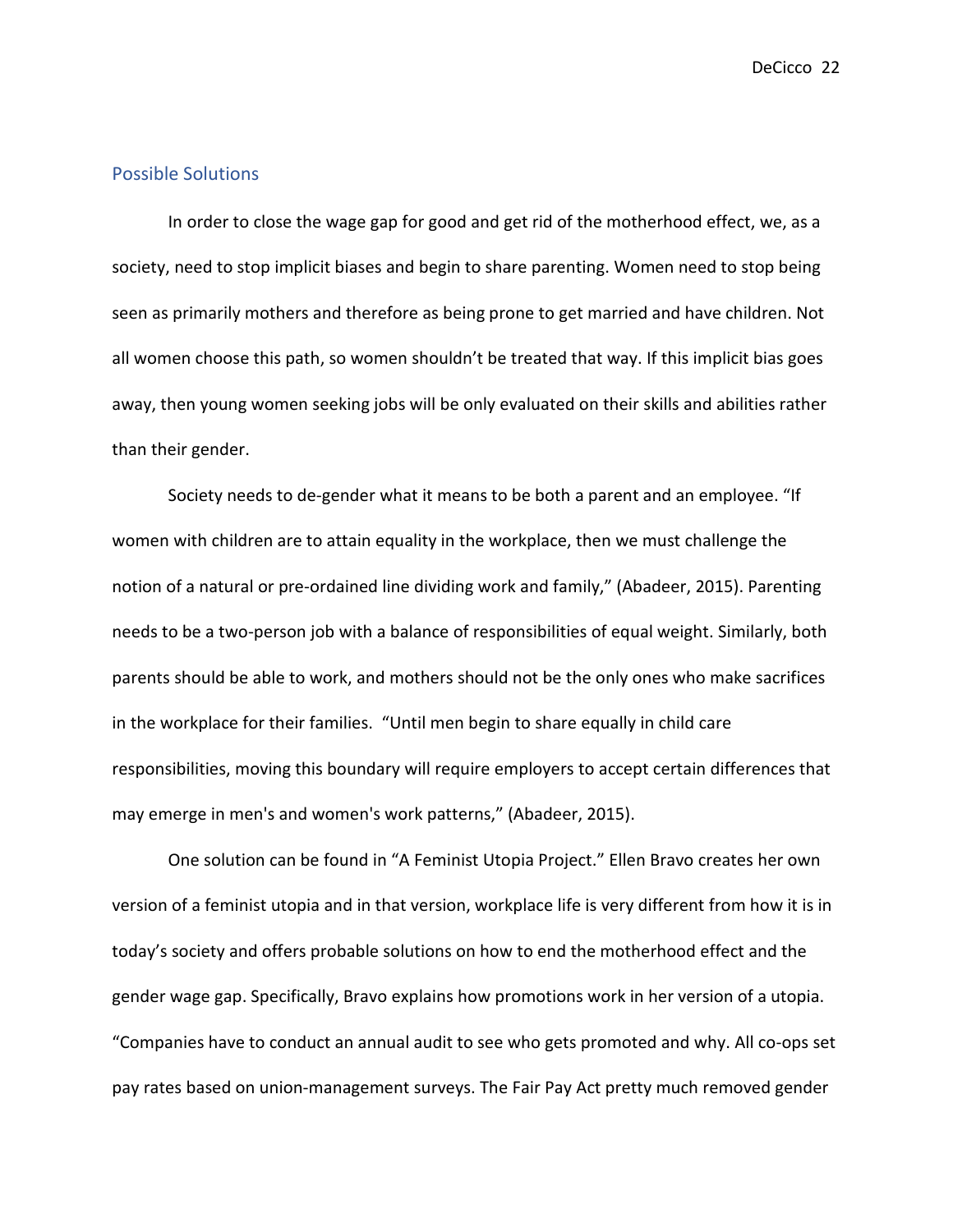and race bias from compensation," (Brodsky, 2015). She also mentions paid sick days and family leave because families are valued in the workplace. This benefits mothers because they won't be penalized for leaving work for having children, therefore are more likely to receive promotions.

#### <span id="page-24-0"></span>Future Questions

While conducting this research and searching for solutions on how to properly solve the gender wage gap once and for all, more questions and issues arise leading to a need for additional research. In 1989, Felice Schwartz wrote an article for the Harvard Business Review about mothers in the workplace. The article was criticized for offering two tracks—one for mothers and one for non-mothers. Research should be conducted to test Schwartz's theory and determine if it's possible to have two tracks in the workplace.

An important aspect of the gender wage gap is implicit biases and without implicit biases, women would be treated more fairly in the workplace. In order to get rid of these implicit biases, a question for future research is how? Researchers need to look at if it is possible to end or change implicit biases.

Most importantly, research must be done about when the wage gap will be closed and how long it will take for women to be treated as men's equals in the workplace. There are many factors that affect the gender wage gap and they all need to be considered to properly answer that question. If the trends continue, women won't reach equal pay until 2059 ("Pay Equity," 2017), but if the motherhood effect is eliminated soon, it's possible the gap could be diminished before that.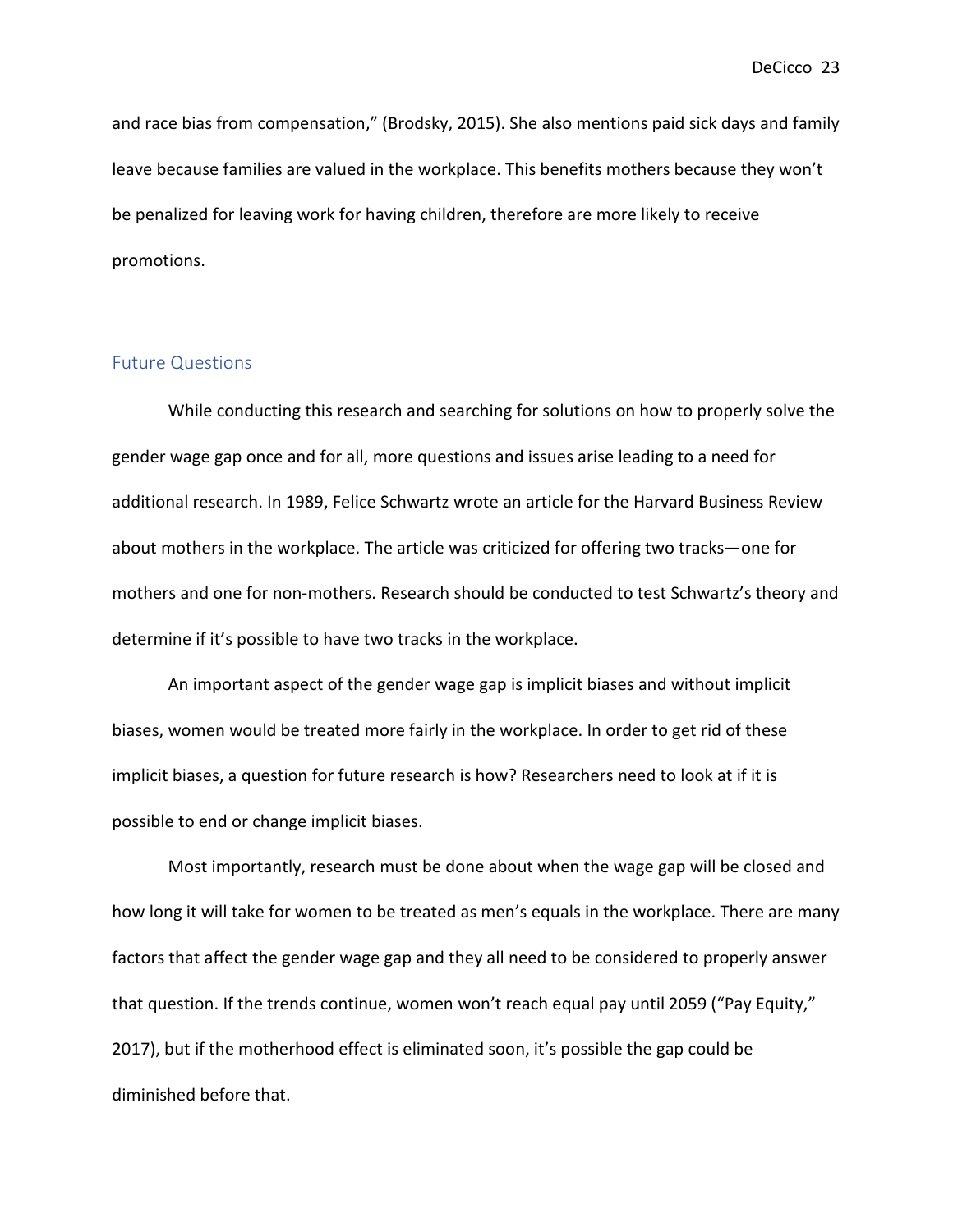## <span id="page-25-0"></span>Bibliography

- Abadeer, A. S. (2015). Norms and Gender Violence. *Norms and Gender Discrimination in the Arab World,*201-226. doi:10.1057/9781137395283\_11
- Adamy, J., & Overberg, P. (2016, May). Pay Gap Widest for Elite Jobs --- Women in whitecollar careers see biggest gender disparity, defying legislative remedies. Retrieved from [https://archive.org/details/CSPAN3\\_20160521\\_074200\\_Washington\\_Journal](https://archive.org/details/CSPAN3_20160521_074200_Washington_Journal)
- Anderson, A. R. (2014, September 25). 5 Ways to Get A Promotion. Retrieved from [https://www.forbes.com/sites/amyanderson/2014/09/24/5-ways-to-get-a](https://www.forbes.com/sites/amyanderson/2014/09/24/5-ways-to-get-a-%09promotion/#30a752d912c5)[promotion/#30a752d912c5](https://www.forbes.com/sites/amyanderson/2014/09/24/5-ways-to-get-a-%09promotion/#30a752d912c5)
- Atlas, N. (2017, May 15). Women and Economics by Charlotte Perkins Gilman (1898) | LiteraryLadiesGuide. Retrieved from [https://www.literaryladiesguide.com/full-texts-of](https://www.literaryladiesguide.com/full-texts-of-%09classic-works/women-economics-charlotte-perkins-gilman/)[classic-works/women-economics-charlotte-perkins-gilman/](https://www.literaryladiesguide.com/full-texts-of-%09classic-works/women-economics-charlotte-perkins-gilman/)
- Brodsky, A., & Kauder-Nalebuff, R. (Eds.). (2015). The feminist utopia project: Fifty-seven visions *of a wildly better future*. New York City, NY: Feminist Press.
- Correll, S., Benard, S., & Paik, I. (2007). Getting a Job: Is There a Motherhood Penalty? *American Journal of Sociology,112*(5), 1297-1339. doi:10.1086/511799
- Doyle, A. (2018, April 20). Best Tips for Getting a Promotion at Work. Retrieved from <https://www.thebalancecareers.com/how-to-get-promoted-at-work-2061687>
- DuBois, E. C., & Dumenil, L. (2016). *Through women's eyes: An American history with documents*. Boston: Bedford/St. Martins.
- Facts About Equal Pay and Compensation Discrimination. (n.d.). Retrieved from <https://www.eeoc.gov/eeoc/publications/fs-epa.cfm>
- Gilman, C. P. (1898). Women and Economics: A Study of the Economic Relation Between Men and Women as a Factor in Social Evolution. Retrieved from <http://digital.library.upenn.edu/women/gilman/economics/economics.html>
- Hughes, C., Bolis, M., Fries, R., & Finigan, S. (2015). Women's economic inequality and domestic violence: Exploring the links and empowering women. *Gender & Development,23*(2), 279-297. doi:10.1080/13552074.2015.1053216
- Kennedy, J. F. (1961, December 14). Statement by The President on The Commission on the Status of Women. Retrieved fro[m https://www.jfklibrary.org/Asset-](https://www.jfklibrary.org/Asset-%09Viewer/Archives/JFKPOF-093-004.aspx)[Viewer/Archives/JFKPOF-093-004.aspx](https://www.jfklibrary.org/Asset-%09Viewer/Archives/JFKPOF-093-004.aspx)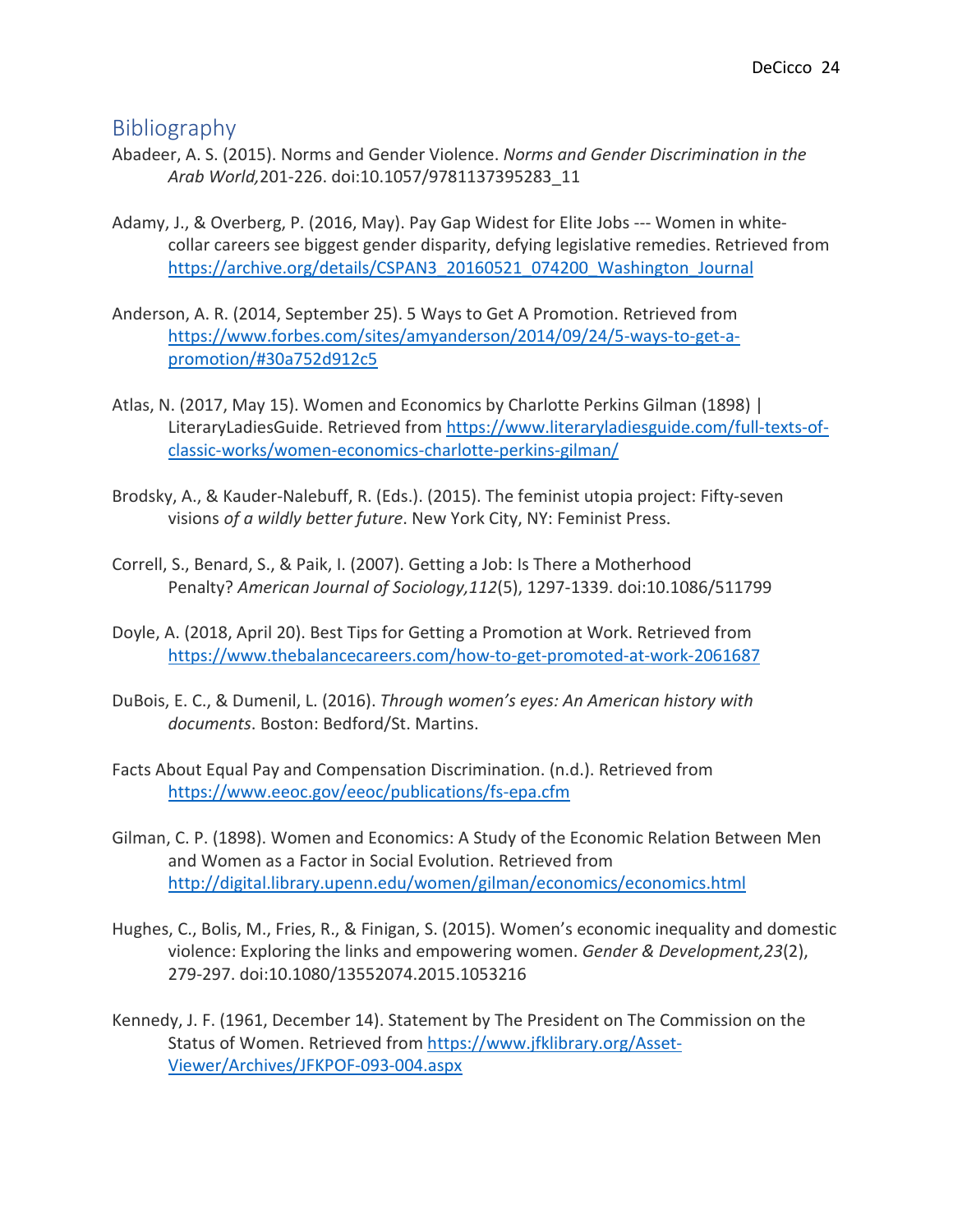- Kennedy, J. F. (1963). Report of the President's Commission on the Status of Women. *American Women,*1-86.
- Ledbetter v. Goodyear Tire and Rubber Company. (n.d.). *Oyez*. Retrieved May 4, 2018, from <https://www.oyez.org/cases/2006/05-1074>
- Lilly Ledbetter Fair Pay Act. (2013, January 29). Retrieved from [https://nwlc.org/resources/lilly](https://nwlc.org/resources/lilly-%09ledbetter-fair-pay-act/)[ledbetter-fair-pay-act/](https://nwlc.org/resources/lilly-%09ledbetter-fair-pay-act/)
- Lipman, J. (2015, August 13). Let's Expose the Gender Pay Gap. Retrieved from <https://www.nytimes.com/2015/08/13/opinion/lets-expose-the-gender-pay-gap.html>
- Madowitz, M. (2016, June 21). The Hidden Costs of a Failing Child Care System. Retrieved from <http://interactives.americanprogress.org/childcarecosts/>
- Miller, C. C. (2017, May 13). The Gender Pay Gap Is Largely Because of Motherhood. Retrieved from [https://www.nytimes.com/2017/05/13/upshot/the-gender-pay-gap-is-largely](https://www.nytimes.com/2017/05/13/upshot/the-gender-pay-gap-is-largely-%09because-of-motherhood.html)[because-of-motherhood.html](https://www.nytimes.com/2017/05/13/upshot/the-gender-pay-gap-is-largely-%09because-of-motherhood.html)
- Pay equity information. (2017, September). Retrieved from [https://www.pay-equity.org/info](https://www.pay-equity.org/info-%09time.html)[time.html](https://www.pay-equity.org/info-%09time.html)
- Schieder, J., & Gould, E. (2016, July 20). "Women's work" and the gender pay gap: How discrimination, societal norms, and other forces affect women's occupational choicesand their pay. Retrieved from [https://www.epi.org/publication/womens-work-and-the](https://www.epi.org/publication/womens-work-and-the-%09gender-pay-gap-how-discrimination-societal-norms-and-other-forces-affect-womens-%09occupational-choices-and-their-pay/)[gender-pay-gap-how-discrimination-societal-norms-and-other-forces-affect-womens](https://www.epi.org/publication/womens-work-and-the-%09gender-pay-gap-how-discrimination-societal-norms-and-other-forces-affect-womens-%09occupational-choices-and-their-pay/)[occupational-choices-and-their-pay/](https://www.epi.org/publication/womens-work-and-the-%09gender-pay-gap-how-discrimination-societal-norms-and-other-forces-affect-womens-%09occupational-choices-and-their-pay/)
- Schwartz, F. N. (1989). Management Women and the New Facts of Life. *Harvard Business Review,4*(5). doi:10.1108/eum0000000001789
- The Simple Truth about the Gender Pay Gap. (n.d.). Retrieved from <https://www.aauw.org/research/the-simple-truth-about-the-gender-pay-gap/>
- Think You're Not Biased Against Women at Work? Read This. (2016, November 20). Retrieved from

<https://www.bing.com/cr?IG=692731529A5C43F79960568A69A5EC82&CID=0406889CE> [5146F2E08D28379E4BB6E6B&rd=1&h=zhC65h4DhIAd7uuYsGWDn8lrz6Z93GpQNXfosah](https://www.bing.com/cr?IG=692731529A5C43F79960568A69A5EC82&CID=0406889CE) [5R-w&v=1&r=https://www.forbes.com/sites/break-the-future/2016/12/20/think-youre](https://www.bing.com/cr?IG=692731529A5C43F79960568A69A5EC82&CID=0406889CE)[not-biased-against-women-at-w](https://www.bing.com/cr?IG=692731529A5C43F79960568A69A5EC82&CID=0406889CE)

Understanding Implicit Bias. (2015). Retrieved from <http://kirwaninstitute.osu.edu/research/understanding-implicit-bias/>